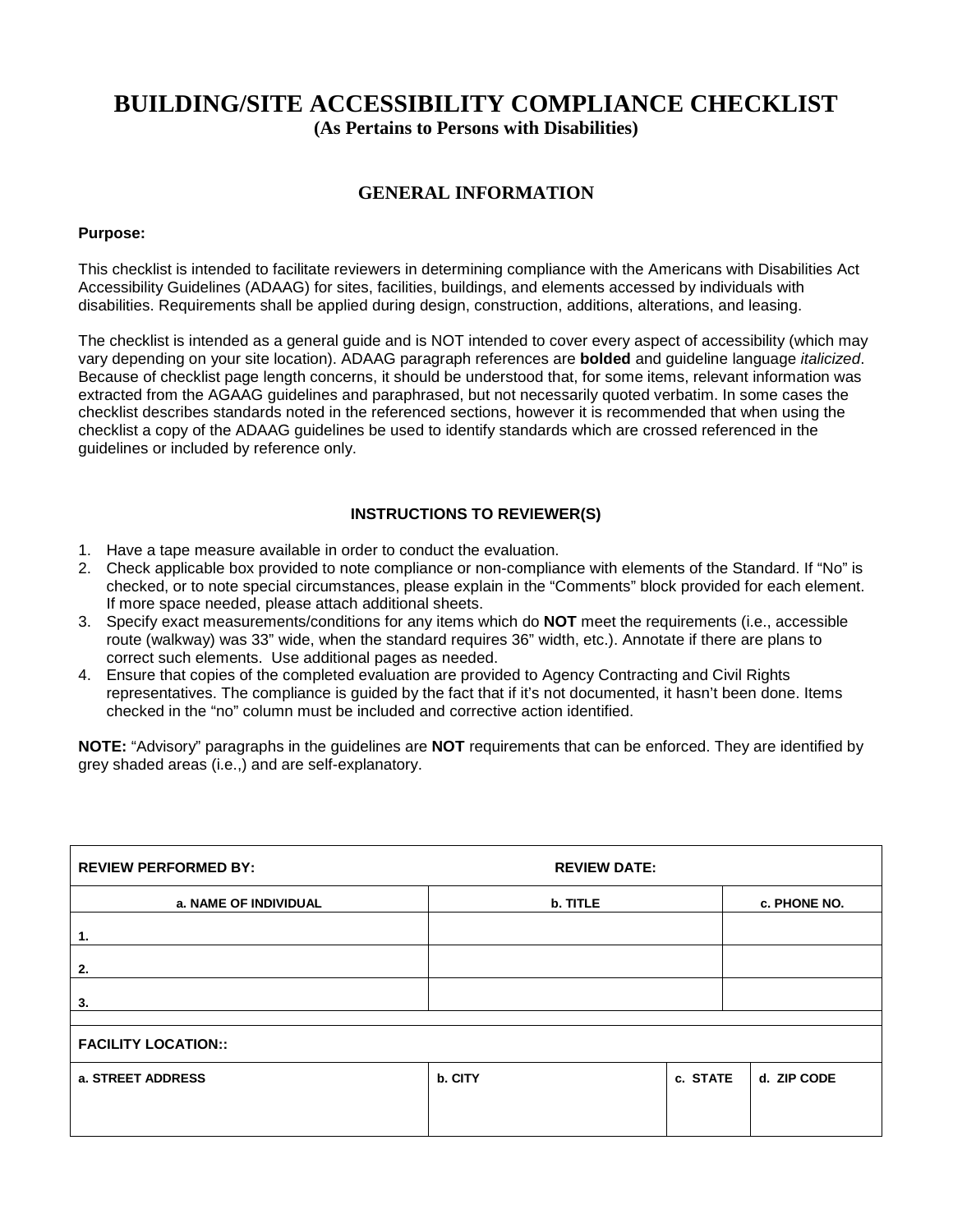|                | ELEMENT 1 - PARKING SPACES (ADA 502, 208,)                                                                                                                                                                                                                                                                                                                                      |            |                                                   |        |                                                                    |  |  |  |
|----------------|---------------------------------------------------------------------------------------------------------------------------------------------------------------------------------------------------------------------------------------------------------------------------------------------------------------------------------------------------------------------------------|------------|---------------------------------------------------|--------|--------------------------------------------------------------------|--|--|--|
|                | Individuals with mobility impairments need parking spaces wide enough to safely open vehicle doors fully and get out with a wheelchair or mobility aid. Designated<br>parking spaces shall be located nearest to the accessible entrance or accessible route to the building or facility.<br>Minimum No. of Required<br>Total No. of<br>Total No. of<br>Minimum No. of Required |            |                                                   |        |                                                                    |  |  |  |
|                | Parking Spaces in Parking Facility<br>Accessible Parking Spaces<br>$01 - 25$                                                                                                                                                                                                                                                                                                    |            | Parking Spaces in Parking Facility<br>$201 - 300$ |        | <b>Accessible Parking Spaces</b>                                   |  |  |  |
|                | $26 - 50$<br>2                                                                                                                                                                                                                                                                                                                                                                  |            | $301 - 400$                                       |        | 8                                                                  |  |  |  |
|                | $51 - 75$<br>3                                                                                                                                                                                                                                                                                                                                                                  |            | $401 - 500$                                       |        | g                                                                  |  |  |  |
|                | $76 - 100$<br>$101 - 150$<br>5                                                                                                                                                                                                                                                                                                                                                  |            | $501 - 1000$<br>1001 and over                     |        | 2 percent of total<br>20, plus 1 for each 100, or fraction thereof |  |  |  |
|                | $151 - 200$<br>6                                                                                                                                                                                                                                                                                                                                                                |            |                                                   |        | over 1000                                                          |  |  |  |
|                |                                                                                                                                                                                                                                                                                                                                                                                 |            | <b>COMPLIANT?</b>                                 |        | <b>COMMENTS/MEASUREMENTS/</b>                                      |  |  |  |
|                | <b>REVIEW ITEM</b>                                                                                                                                                                                                                                                                                                                                                              | <b>YES</b> | NO.<br>N/A                                        |        | <b>NESSARY CHANGES</b>                                             |  |  |  |
| 1              | <b>208.2 Minimum Number</b> Parking spaces shall be provided in accordance<br>with the above table.                                                                                                                                                                                                                                                                             | П          | П                                                 | П      |                                                                    |  |  |  |
| $\overline{2}$ | 208.2.4 Van Parking Spaces For every six or fraction of six accessible<br>parking spaces, at least one shall be a van accessible space.                                                                                                                                                                                                                                         | П          | П                                                 | П      |                                                                    |  |  |  |
| 3              | <b>208.3 Location</b> Parking spaces shall be located on the shortest accessible                                                                                                                                                                                                                                                                                                | П          | $\Box$                                            | $\Box$ |                                                                    |  |  |  |
|                | route from parking to an entrance. Where parking serves more than one<br>accessible entrance, parking spaces shall be dispersed and located on the                                                                                                                                                                                                                              |            |                                                   |        |                                                                    |  |  |  |
|                | shortest accessible route to the accessible entrances. In parking facilities that                                                                                                                                                                                                                                                                                               |            |                                                   |        |                                                                    |  |  |  |
|                | do not serve a particular building or facility, parking spaces shall be located on                                                                                                                                                                                                                                                                                              |            |                                                   |        |                                                                    |  |  |  |
|                | the shortest accessible route to an accessible pedestrian entrance of the<br>parking facility.                                                                                                                                                                                                                                                                                  |            |                                                   |        |                                                                    |  |  |  |
| 4              | 502.2 Vehicle Spaces and 502.3 Access Aisle Where car/van parking spaces are marked with lines, width measurements of parking spaces and                                                                                                                                                                                                                                        |            |                                                   |        |                                                                    |  |  |  |
|                | access aisles shall be made from the centerline of the markings. Where parking spaces or access aisles are not adjacent to another parking space or access<br>aisle, measurements shall be permitted to include the full width of the line defining the parking space or access aisle.                                                                                          |            |                                                   |        |                                                                    |  |  |  |
| a              | Car parking spaces shall be 96 inches (2440 mm) wide minimum and shall be                                                                                                                                                                                                                                                                                                       | П          | П                                                 | $\Box$ |                                                                    |  |  |  |
|                | marked to define the width. Access aisle shall be 60 inches (1525 mm) wide<br>minimum and extend full length of the parking spaces they serve. Access aisles                                                                                                                                                                                                                    |            |                                                   |        |                                                                    |  |  |  |
|                | shall be marked so as to discourage parking in them.                                                                                                                                                                                                                                                                                                                            |            |                                                   |        |                                                                    |  |  |  |
| b              | Van parking spaces shall be 132 inches (3350 mm) wide minimum or                                                                                                                                                                                                                                                                                                                | $\Box$     | $\Box$                                            | □      |                                                                    |  |  |  |
|                | permitted to be 96 inches (2440 mm) wide minimum where the access aisle is<br>96 inches (2440 mm) wide minimum. Spaces shall be marked to define the                                                                                                                                                                                                                            |            |                                                   |        |                                                                    |  |  |  |
|                | width and shall have an adjacent access aisle. Access aisle shall be 60 inches                                                                                                                                                                                                                                                                                                  |            |                                                   |        |                                                                    |  |  |  |
|                | (1525 mm) wide minimum or 96 inches (2440 mm) wide minimum if using a 96                                                                                                                                                                                                                                                                                                        |            |                                                   |        |                                                                    |  |  |  |
|                | inch wide space.                                                                                                                                                                                                                                                                                                                                                                |            |                                                   |        |                                                                    |  |  |  |
| 5              | <b>502.3 Advisory Access Aisle</b> Accessible routes must connect parking spaces to accessible<br>entrances. In parking facilities where the accessible route must cross vehicular traffic lanes, marked                                                                                                                                                                        |            |                                                   |        |                                                                    |  |  |  |
|                | crossings enhance pedestrian safety, particularly for people using wheelchairs and other mobility aids.                                                                                                                                                                                                                                                                         |            |                                                   |        |                                                                    |  |  |  |
|                | Where possible, it is preferable that the accessible route not pass behind parked vehicles.                                                                                                                                                                                                                                                                                     |            |                                                   |        |                                                                    |  |  |  |
| 6              | 502.4 Floor or Ground Surfaces Changes in level are not permitted.                                                                                                                                                                                                                                                                                                              | $\Box$     | $\Box$                                            | $\Box$ |                                                                    |  |  |  |
| 7              | Slopes not steeper than 1:48 shall be permitted.<br>502.6 Identification and 703.7 Symbols of Accessibility Parking                                                                                                                                                                                                                                                             |            |                                                   |        |                                                                    |  |  |  |
|                | space identification signs shall include the International Symbol of Accessibility.                                                                                                                                                                                                                                                                                             | □          | □                                                 | $\Box$ |                                                                    |  |  |  |
|                | Signs identifying van parking spaces shall contain the designation "van                                                                                                                                                                                                                                                                                                         |            |                                                   |        |                                                                    |  |  |  |
|                | accessible." Signs shall be 60 inches (1525 mm) minimum above the finish floor                                                                                                                                                                                                                                                                                                  |            |                                                   |        |                                                                    |  |  |  |
|                | or ground surface measured to the bottom of the sign.                                                                                                                                                                                                                                                                                                                           |            |                                                   |        |                                                                    |  |  |  |

|   | <b>ELEMENT 2 - ACCESSIBLE ROUTE (ADA 206, 302, 303, 307, Chapter 4)</b><br>Individuals who walk with difficulty or use wheelchairs, crutches, canes or walkers need a wide, smooth, level, firm surface. Individuals with sight impairments need a<br>path free of hazards such as low-hanging/protruding objects undetectable by a cane.                               |            |                   |        |                               |  |  |  |
|---|-------------------------------------------------------------------------------------------------------------------------------------------------------------------------------------------------------------------------------------------------------------------------------------------------------------------------------------------------------------------------|------------|-------------------|--------|-------------------------------|--|--|--|
|   |                                                                                                                                                                                                                                                                                                                                                                         |            | <b>COMPLIANT?</b> |        | <b>COMMENTS/MEASUREMENTS/</b> |  |  |  |
|   | <b>REVIEW ITEM</b>                                                                                                                                                                                                                                                                                                                                                      | <b>YES</b> | NO.               | N/A    | <b>NESSARY CHANGES</b>        |  |  |  |
|   | 206 Accessible Route and 206.2.1 Site Arrival Points At least one<br>accessible route shall be provided from accessible parking spaces and<br>accessible passenger loading zones; public streets and sidewalks; and public<br>transportation stops to an accessible entrance. (NOTE: This applies to new<br>construction and existing buildings, as well as additions.) | ⊏          | □                 | $\Box$ |                               |  |  |  |
| 2 | 402.2 Components Accessible routes shall consist of one or more of the<br>following components: walking surfaces with a running slope not steeper than<br>1:20, doorways, ramps, curb ramps excluding the flared sides, elevators, and<br>platform lifts.                                                                                                               | П          | П                 | П      |                               |  |  |  |
| 3 | 403.5.1 Clear Width The clear width of walking surfaces shall be 36 inches<br>(915 mm) minimum. Exception allows width to be reduced to 32 inches (815<br>mm) minimum for a length of 24 inches (610 mm) maximum provided that<br>reduced width segments are separated by segments that are 48 inches (1220<br>mm) long minimum and 36 inches (915 mm) wide minimum.    | □          | □                 | $\Box$ |                               |  |  |  |
| 4 | 307.2 Protrusion Limits Objects with leading edges more than 27 inches<br>(685 mm) and not more than 80 inches (2030 mm) above the finish floor or<br>ground shall protrude 4 inches (100 mm) maximum horizontally into the<br>circulation path. Handrails, however, shall be permitted to protrude 4 $\frac{1}{2}$ inches<br>(115 mm) maximum.                         | г          | П                 | П      |                               |  |  |  |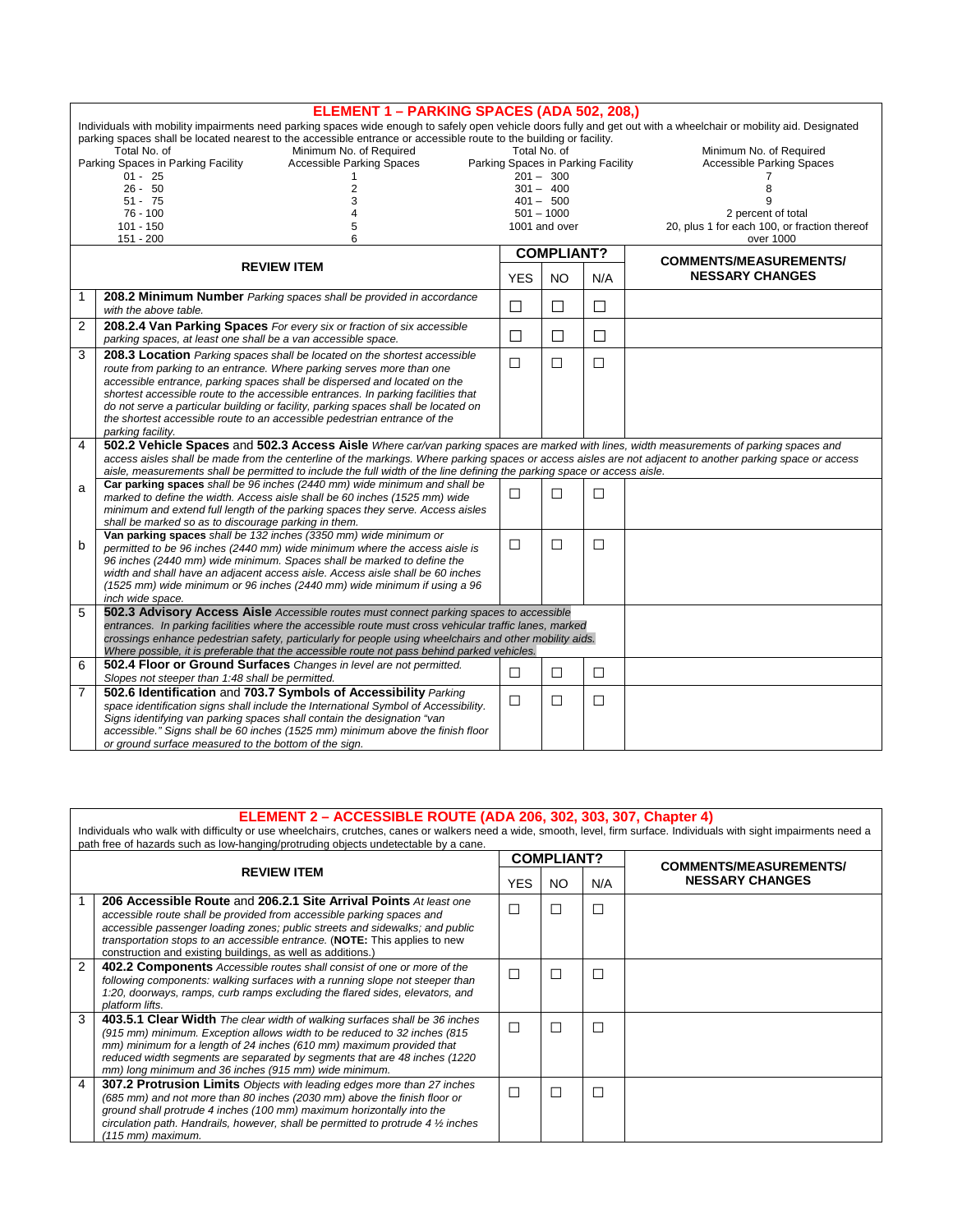| 5                  | <b>403.3 Slope</b> The running slope of walking surfaces shall not be steeper than<br>1:20. (NOTE: If slope exceeds 1:20, check Element 3 – RAMPS.) The cross<br>slope of walking surfaces (perpendicular to direction of travel) shall not be<br>steeper than 1:48.                                                                                    |            |                   |     |                               |  |  |  |
|--------------------|---------------------------------------------------------------------------------------------------------------------------------------------------------------------------------------------------------------------------------------------------------------------------------------------------------------------------------------------------------|------------|-------------------|-----|-------------------------------|--|--|--|
|                    | <b>ELEMENT 2 - ACCESSIBLE ROUTE (Continued)</b>                                                                                                                                                                                                                                                                                                         |            |                   |     |                               |  |  |  |
|                    |                                                                                                                                                                                                                                                                                                                                                         |            | <b>COMPLIANT?</b> |     | <b>COMMENTS/MEASUREMENTS/</b> |  |  |  |
| <b>REVIEW ITEM</b> |                                                                                                                                                                                                                                                                                                                                                         | <b>YES</b> | <b>NO</b>         | N/A | <b>NESSARY CHANGES</b>        |  |  |  |
| 6                  | 303 Changes in Level Where changes in level are permitted in floor or<br>ground surfaces, they shall be one-fourth inch (6.4 mm) high maximum<br>vertically. Changes in level between one-fourth inch (6.4 mm) high maximum<br>and one-half inch (13 mm) high maximum shall be beveled with a slope not<br>steeper than 1:2.                            |            |                   |     |                               |  |  |  |
|                    | <b>303.3 Beveled</b> A change in level of one-half inch (13 mm) is permitted to be one-fourth inch (6.4 mm)<br>vertical plus one-fourth inch (6.4 mm) beveled. However, in no case may the combined change in level<br>exceed one-half inch (13 mm). Changes in level exceeding one-half inch (13 mm) must comply with<br>405 Ramps and 406 Curb Ramps. |            |                   |     |                               |  |  |  |

#### **ELEMENT 3 – RAMPS, CURB RAMPS AND HANDRAILS (ADA 302; 405; 406; 505)**

Individuals using wheelchairs need gently sloped ramps with handrails, no drop-off, and a smooth, stable surface with level top and bottom platforms for resting and turning. *To accommodate the widest range of users, provide ramps with the least possible running slope and, wherever possible, accompany ramps with stairs for use by those individuals for whom distance presents a greater barrier than steps; e.g., people with heart disease or limited stamina.*

For measuring slope, consider the ratio of height to length. Slope is the ratio of the amount of "rise" (height) to "run" (distance or length). A sidewalk can be up to a slope of 1:20 (up to one foot "rise" or height in 20 feet of "run" or length). Any slope steeper than that is a ramp, which is allowed to slope up to 1:12 (up to one foot "rise" or height in 12 feet of "run" or length).

In measuring slopes, first measure the height to the highest point to determine the *first number of the ratio*. Then, measure the length of the slope to determine the *second number*. Finally, using basic algebra, compare your measurements to the appropriate ratio. For example, a ramp measures 6" high and 60" long. Is the slope too steep? Using algebra, create an equation using the height and solve for the length:

 $1/12 = 6/X 1X = (6 * 12), X = 72$ (In order to be a 1/12 slope, the length must be at least 72".)

Here, X = 72". That is, for a 6" high ramp, the length must be 72" or more. In this example, the length is less than 72", so the slope is too steep for a wheelchair to navigate.

|                    |                                                                                                                                                                                                                                                                                                                                                                                                                                                                                                                                                 | <b>COMPLIANT?</b> |           |        | <b>COMMENTS/MEASUREMENTS/</b> |  |
|--------------------|-------------------------------------------------------------------------------------------------------------------------------------------------------------------------------------------------------------------------------------------------------------------------------------------------------------------------------------------------------------------------------------------------------------------------------------------------------------------------------------------------------------------------------------------------|-------------------|-----------|--------|-------------------------------|--|
| <b>REVIEW ITEM</b> |                                                                                                                                                                                                                                                                                                                                                                                                                                                                                                                                                 | <b>YES</b>        | <b>NO</b> | N/A    | <b>NESSARY CHANGES</b>        |  |
| 1                  | 405.2 Slope Ramp runs shall have a running slope not steeper than 1:12. In<br>existing sites, buildings, and facilities, ramps shall be permitted to have running<br>slopes steeper than 1:12 complying with guidelines shown where such slopes<br>are necessary due to space limitations. (Slope steeper than 1:10 but not<br>steeper than 1:8 shall have a maximum rise of 3 inches (75 mm). Slope<br>steeper than 1:12 but not steeper than 1:10 shall have a maximum rise of 6<br>inches (150 mm). A slope steeper than 1:8 is prohibited.) | $\Box$            | $\Box$    | $\Box$ |                               |  |
| 2                  | 405.3 Cross Slope Cross slope of ramp runs shall not be steeper than 1:48.<br>Cross slope is the slope of the surface perpendicular to the direction of travel.<br>Cross slope is measured the same way as slope is measured (i.e., the rise<br>over the run).                                                                                                                                                                                                                                                                                  | $\Box$            | $\Box$    | $\Box$ |                               |  |
| 3                  | 302 and 405.4 Floor or Ground Surfaces Floor or ground surfaces of<br>ramp runs shall be stable, firm, and slip resistant. Changes in level other than<br>the running slope and cross slope are not permitted on ramp runs.                                                                                                                                                                                                                                                                                                                     | $\Box$            | П         | $\Box$ |                               |  |
| 4                  | 302.1 Advisory Floor or Ground Surfaces A stable surface is one that<br>remains unchanged by contaminants or applied force, so that when the<br>contaminant or force is removed, the surface returns to its original condition. A<br>firm surface resists deformation by either indentations or particles moving on its<br>surface. A slip-resistant surface provides sufficient frictional counterforce to the<br>forces exerted in walking to permit safe ambulation.                                                                         | $\Box$            | П         | $\Box$ |                               |  |
| 5                  | 405.5 Clear Width and 405.6 Rise The clear width of a ramp run and.<br>where handrails are provided, the clear width between handrails shall be 36<br>inches (915 mm) minimum. The rise for any ramp run shall be 30 inches (760<br>mm) maximum.                                                                                                                                                                                                                                                                                                | $\Box$            | $\Box$    | $\Box$ |                               |  |
| 6                  | 405.7 Landings Ramps shall have landings at the top and the bottom of<br>each ramp run. Level landing is as wide as ramp and at least 60 inches (1525<br>mm) long at top and bottom of ramp and each turn of ramp. Changes in level<br>are not permitted. Slopes not steeper than 1:48 shall be permitted,                                                                                                                                                                                                                                      | $\Box$            | П         | $\Box$ |                               |  |
| $\overline{7}$     | 405.9 Edge Protection Edge protection complying with 405.9.1 or 405.9.2<br>shall be provided on each side of ramp runs and at each side of ramp landings.<br>See                                                                                                                                                                                                                                                                                                                                                                                | $\Box$            | $\Box$    | $\Box$ |                               |  |
| 8                  | 406.2 Counter Slope Counter slopes of adjoining gutters and road surfaces<br>immediately adjacent to the curb ramp shall not be steeper than 1:20. The<br>adjacent surfaces at transitions at curb ramps to walks, gutters, and streets<br>shall be at the same level.                                                                                                                                                                                                                                                                          | $\Box$            | П         | $\Box$ |                               |  |
| 9                  | 406.3 Sides of Curb Ramps. Where provided curb ramp flares shall not<br>be steeper than 1:10.                                                                                                                                                                                                                                                                                                                                                                                                                                                   | $\Box$            | $\Box$    | $\Box$ |                               |  |
| 10                 | 406.5 Location Curb ramps and the flared sides of curb ramps shall be<br>located so that they do not project into vehicular traffic lanes, parking spaces,                                                                                                                                                                                                                                                                                                                                                                                      | □                 | П         | □      |                               |  |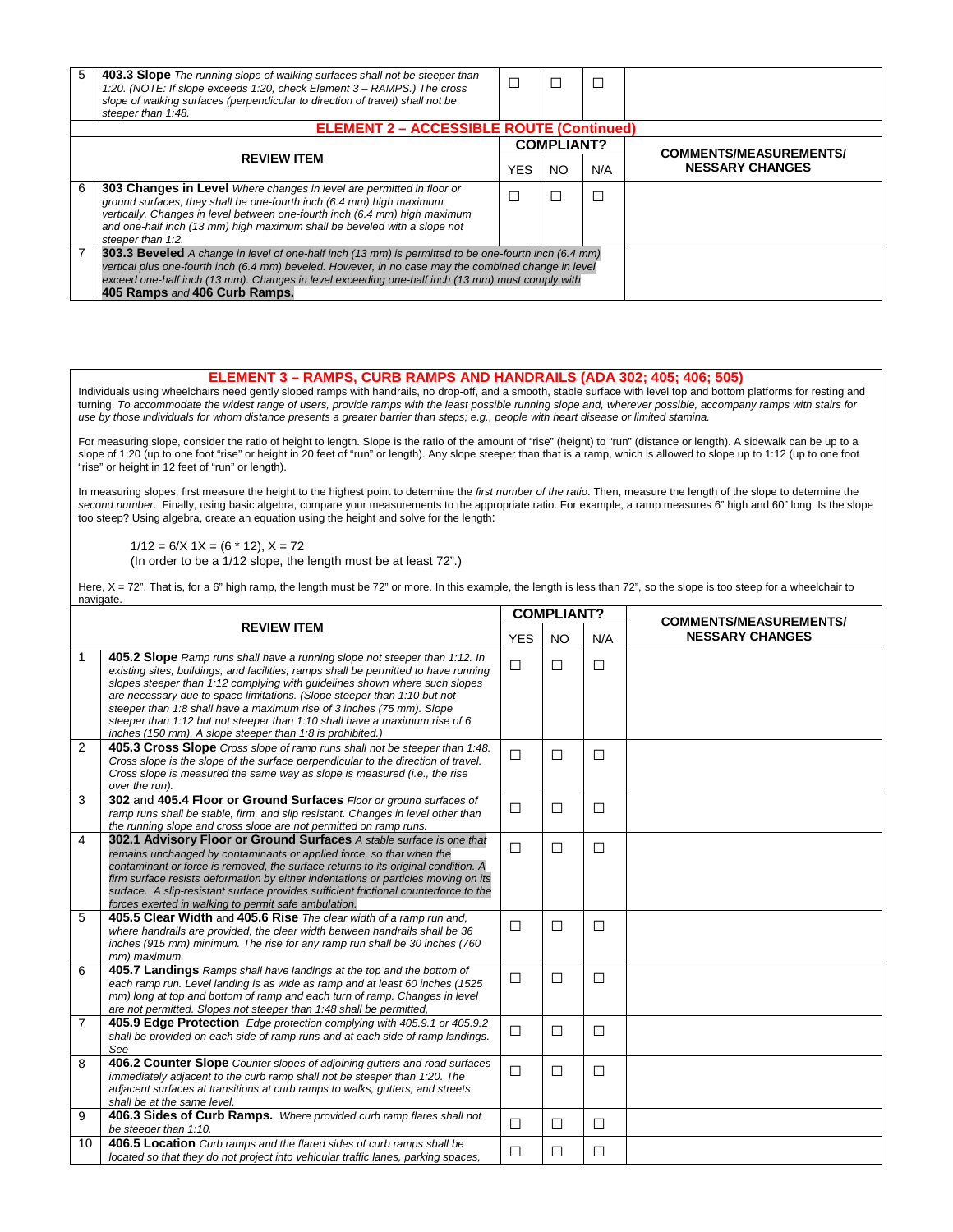|    | parking access aisles. Curb ramps at marked crossings shall be wholly<br>contained within the markings, excluding any flared sides.<br><b>ELEMENT 3 - RAMPS, CURB RAMPS AND HANDRAILS (Continued)</b>                                                                                                                                                                                                                                                         |   |        |        |  |
|----|---------------------------------------------------------------------------------------------------------------------------------------------------------------------------------------------------------------------------------------------------------------------------------------------------------------------------------------------------------------------------------------------------------------------------------------------------------------|---|--------|--------|--|
|    |                                                                                                                                                                                                                                                                                                                                                                                                                                                               |   |        |        |  |
| 11 | 405.8, 504.6 and 505 Handrails Ramp runs with a rise greater than 6<br>inches (150 mm) shall have handrails. Stairs shall have handrails. Handrails<br>are not required on walking surfaces with running slopes less than 1:20.<br>Handrails shall be provided on both sides of stairs and ramps. In assembly<br>areas, handrails shall not be required on both sides of aisle ramps where a<br>handrail is provided at either side or within the aisle width | □ | $\Box$ | $\Box$ |  |
| а. | 505.4 Height Top of gripping surfaces of handrails shall be 34 inches (865)<br>mm) minimum and 38 inches (965 mm) maximum vertically above walking<br>surfaces, stair nosings, and ramp surfaces. Handrails shall be at a consistent<br>height above walking surfaces, stair nosings, and ramp surfaces.                                                                                                                                                      | П | П      | □      |  |
| b. | <b>505.5 Clearance</b> Clearance between handrail gripping surfaces and<br>adjacent surfaces shall be 1 and one-half inches (38 mm) minimum.                                                                                                                                                                                                                                                                                                                  | L | $\Box$ | □      |  |
| C. | 505.7.1 Circular Cross Section Handrail gripping surfaces with a circular<br>cross section shall have an outside diameter of 1 and one-fourth inches (32<br>mm) minimum and 2 inches (51 mm) maximum.                                                                                                                                                                                                                                                         | □ | П      | П      |  |
| d. | 505.8 Surfaces Handrail gripping surfaces and any surfaces adjacent to<br>them shall be free of sharp or abrasive elements and shall have rounded<br>edaes.                                                                                                                                                                                                                                                                                                   | П | П      | П      |  |
| e. | 505.9 Fittings Handrails shall not rotate within their fittings.                                                                                                                                                                                                                                                                                                                                                                                              |   |        |        |  |

#### **ELEMENT 4 – ENTRANCES AND INTERIOR DOORS (ADA 206.4; 404.2)**

Individuals with mobility impairments need a building entrance that is wide, smooth, level or ramped. Entrance doors must be wide, have adequate space for maneuvering (on both the pull and push sides) and require light pressure and no twisting to operate. *At least one accessible route shall be provided within the site from accessible parking spaces and accessible passenger loading zones; public streets and sidewalks; and public transportation stops to an accessible entrance serving the addition. If the only accessible entrances serving the addition are provided in the existing building or facility, the accessible route shall connect at least one existing entrance to all accessible spaces and elements within the addition.*

#### **Door Pressure Measurements:**

For measuring door pressure, a fish weighing scale can prove useful. If needed, these are available for a small fee at sporting goods stores. These scales are used to weigh your "catch" by hanging it from the hook on the scales.

To test door pressure, put the hook on the on the door handle and pull with fish scale towards you. If you read the scale when the door begins to move, you have a reading of the amount of "force" (pressure), in pounds, required to open the door. Per this checklist, the "door pressure" should be 8.5 pounds or less, or roughly the force required to open a refrigerator door.

|  |                                                                                                                                                                                                                                                                                                                                                                                                                                                                                                                               | <b>COMPLIANT?</b> |           |        | <b>COMMENTS/MEASUREMENTS/</b> |
|--|-------------------------------------------------------------------------------------------------------------------------------------------------------------------------------------------------------------------------------------------------------------------------------------------------------------------------------------------------------------------------------------------------------------------------------------------------------------------------------------------------------------------------------|-------------------|-----------|--------|-------------------------------|
|  | <b>REVIEW ITEM</b><br><b>YES</b>                                                                                                                                                                                                                                                                                                                                                                                                                                                                                              |                   | <b>NO</b> | N/A    | <b>NESSARY CHANGES</b>        |
|  | 206.4 Entrances and 404.2 Manual Doors, Doorways, and Manual<br>1<br>Gates Entrance doors, doorways, and gates shall be on an accessible route.<br>Accessible doors are standard single or double leafed hinged doors, not<br>revolving doors.                                                                                                                                                                                                                                                                                | $\Box$            | П         | $\Box$ |                               |
|  | 2<br>404.2.3 Clear Width Door openings shall provide a clear width of 32 inches<br>(815 mm) minimum. Clear openings of doorways with swinging doors shall be<br>measured between the face of the door and the stop, with the door open 90<br>degrees. Openings more than 24 inches (610 mm) deep shall provide a clear<br>opening of 36 inches (915 mm) minimum. There shall be no projections into the<br>required clear opening width lower than 34 inches (865 mm) above the finish<br>floor or ground.                    | $\Box$            | $\Box$    | $\Box$ |                               |
|  | 3<br>404.2.5 Thresholds If provided at doorways, shall be one-half inch (13 mm)<br>high maximum. Raised thresholds and changes in level at doorways shall<br>comply with 302 Floor and Ground Surfaces and 303 Changes in<br><b>Level.</b> Existing or altered thresholds $\frac{3}{4}$ inch (19 mm) high maximum that have a<br>beveled edge on each side with a slope not steeper than 1:2 shall not be<br>required to comply with 404.2.5.                                                                                 | $\Box$            | $\Box$    | □      |                               |
|  | 404.2.7 Door and Gate Hardware and 309.4 Operation Handles, pulls,<br>4<br>latches, locks, and other operable parts on doors and gates shall be operable<br>with one hand and shall not require tight grasping, pinching, or twisting of the<br>wrist. Operable parts of such hardware shall be 34 inches (865 mm) minimum<br>and 48 inches (1220 mm) maximum above the finish floor or ground. Where<br>sliding doors are in the fully open position, operating hardware shall be exposed<br>and usable from both sides.     | $\Box$            | $\Box$    | $\Box$ |                               |
|  | 5<br>404.2.9 Door and Gate Opening Force and 309.4 Operation The<br>maximum opening force shall be 5 pounds on interior hinged/sliding/folding<br>doors (about as much as needed to open a refrigerator door). Maximum force<br>pertains to the continuous application of force necessary to fully open a door,<br>not the initial force needed to overcome the inertia of the door. It does not apply<br>to the force required to retract bolts or to disengage other devices used to keep<br>the door in a closed position. | П                 | П         | $\Box$ |                               |
|  | 404.2.6 Doors and Gates in Series The distance between two hinged or<br>6<br>pivoted doors in series and gates in series shall be 48 inches (1220 mm)                                                                                                                                                                                                                                                                                                                                                                         | П                 | П         | П      |                               |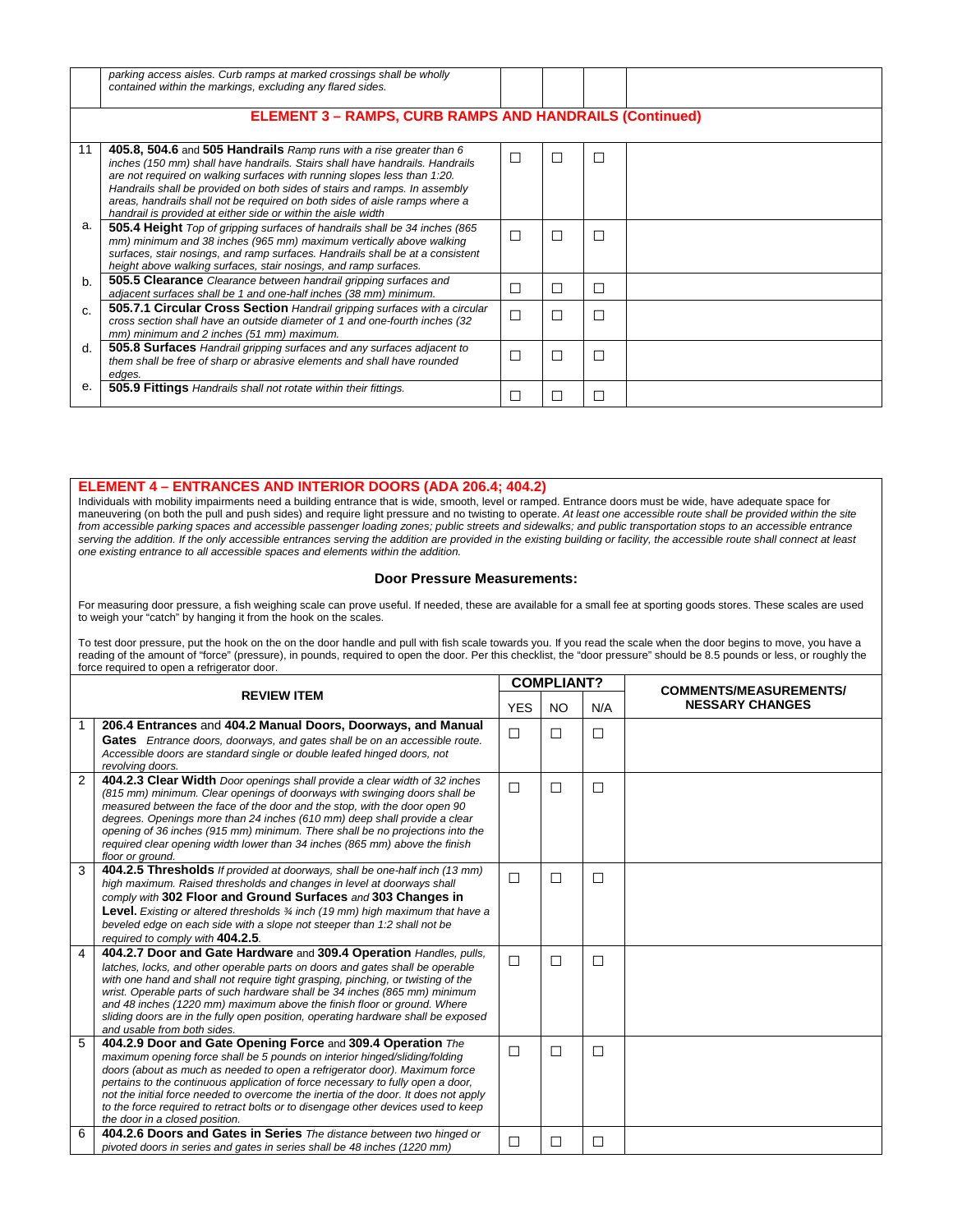| minimum<br>naına<br>$n\ln e$<br>width<br>C1111<br>: the<br>ıntc.<br>aates<br>ז הי<br>.nrc<br>∩ space…<br>ao<br>tne<br>SWII<br><b>LILLS</b><br>.<br>. . |  |  |
|--------------------------------------------------------------------------------------------------------------------------------------------------------|--|--|
|                                                                                                                                                        |  |  |

|                | <b>ELEMENT 5 - RESTROOMS</b><br>(ADA 206.2.4, 213.2, 213.3.1, 216.2, 216.8, 305, 306, 308, 309, 404, 603, 604, 605, 606, 609)<br>Individuals with mobility impairments need restrooms that they can get to and use easily and safely. Fixtures need adequate clear floor space for approach and use,<br>and some require sturdily mounted grab bars for support or transfer. Controls and hardware must be within reach and easily operable. Hot, sharp, abrasive, or<br>protruding objects are hazards. |            |                   |     |                               |  |  |
|----------------|----------------------------------------------------------------------------------------------------------------------------------------------------------------------------------------------------------------------------------------------------------------------------------------------------------------------------------------------------------------------------------------------------------------------------------------------------------------------------------------------------------|------------|-------------------|-----|-------------------------------|--|--|
|                | <b>REVIEW ITEM</b>                                                                                                                                                                                                                                                                                                                                                                                                                                                                                       |            | <b>COMPLIANT?</b> |     | <b>COMMENTS/MEASUREMENTS/</b> |  |  |
|                |                                                                                                                                                                                                                                                                                                                                                                                                                                                                                                          | <b>YES</b> | <b>NO</b>         | N/A | <b>NESSARY CHANGES</b>        |  |  |
| 1              | 213.1 Toilet & Bathing Facilities and 603 Toilet and Bathing                                                                                                                                                                                                                                                                                                                                                                                                                                             | $\Box$     | □                 | □   |                               |  |  |
|                | <b>Facilities</b> Where toilet facilities and bathing facilities are provided, they shall                                                                                                                                                                                                                                                                                                                                                                                                                |            |                   |     |                               |  |  |
|                | comply with 213 and in facilities permitted by 206.2.3 Exceptions 1 and 2 not to<br>connect stories by an accessible route, toilet facilities and bathing facilities shall                                                                                                                                                                                                                                                                                                                               |            |                   |     |                               |  |  |
|                | be provided on a story connected by an accessible route to an accessible                                                                                                                                                                                                                                                                                                                                                                                                                                 |            |                   |     |                               |  |  |
|                | entrance. 213.2 Toilet Rooms and Bathing Rooms Where Toilet rooms                                                                                                                                                                                                                                                                                                                                                                                                                                        |            |                   |     |                               |  |  |
| $\overline{2}$ | are provided, each toilet room shall comply with 603.<br>404.2.3 Clear Width and 309.4 Operation [Addressed under Element 4,                                                                                                                                                                                                                                                                                                                                                                             |            |                   |     |                               |  |  |
|                | items 2, 4 and 5], 216.2 Sign Designations and 216.8 Toilet Rooms                                                                                                                                                                                                                                                                                                                                                                                                                                        | □          | □                 | □   |                               |  |  |
|                | and Bathing Rooms Where existing toilet rooms or bathing rooms do not                                                                                                                                                                                                                                                                                                                                                                                                                                    |            |                   |     |                               |  |  |
|                | comply with 603 Toilet and Bathing Facilities, directional signs indicating                                                                                                                                                                                                                                                                                                                                                                                                                              |            |                   |     |                               |  |  |
|                | the location of the nearest toilet room or bathing room within the facility shall be                                                                                                                                                                                                                                                                                                                                                                                                                     |            |                   |     |                               |  |  |
| 3              | provided. [Addressed under Element 8]<br>404.2.3 Clear Width, 604.8.1.2 Doors and 604.8.2.2 Doors Toilet stall                                                                                                                                                                                                                                                                                                                                                                                           |            |                   |     |                               |  |  |
|                | door openings shall provide a clear width of 32 inches (815 mm) minimum.                                                                                                                                                                                                                                                                                                                                                                                                                                 | $\Box$     | □                 | □   |                               |  |  |
|                | Doors shall not swing into the minimum required compartment area.                                                                                                                                                                                                                                                                                                                                                                                                                                        |            |                   |     |                               |  |  |
| 4              | 604.8.1.1 Size Wheelchair accessible compartments shall be 60 inches (1525)<br>mm) wide minimum measured perpendicular to the side wall, and 56 inches                                                                                                                                                                                                                                                                                                                                                   | □          | □                 | □   |                               |  |  |
|                | (1420 mm) deep minimum for wall hung water closets and 59 inches (1500 mm)                                                                                                                                                                                                                                                                                                                                                                                                                               |            |                   |     |                               |  |  |
|                | deep minimum for floor mounted water closets measured perpendicular to the                                                                                                                                                                                                                                                                                                                                                                                                                               |            |                   |     |                               |  |  |
| 5              | rear wall.<br><b>604.8.1.4 Toe Clearance</b> The front partition and at least one side partition                                                                                                                                                                                                                                                                                                                                                                                                         |            |                   |     |                               |  |  |
|                | shall provide a toe clearance of 9 inches (230 mm) minimum above the finish                                                                                                                                                                                                                                                                                                                                                                                                                              | □          | ⊔                 | ⊔   |                               |  |  |
|                | floor and 6 inches (150 mm) deep minimum beyond the compartment-side face                                                                                                                                                                                                                                                                                                                                                                                                                                |            |                   |     |                               |  |  |
|                | of the partition, exclusive of partition support members. Toe clearance at the<br>front partition is not required in a compartment greater than 62 inches (1575)                                                                                                                                                                                                                                                                                                                                         |            |                   |     |                               |  |  |
|                | mm) deep with a wall-hung water closet or 65 inches (1650 mm) deep with a                                                                                                                                                                                                                                                                                                                                                                                                                                |            |                   |     |                               |  |  |
|                | floor-mounted water closet. Toe clearance at the side partition is not required in<br>a compartment greater than 66 inches (1675 mm) wide.                                                                                                                                                                                                                                                                                                                                                               |            |                   |     |                               |  |  |
| 6              | 604.5 and 609 Grab Bars Grab bars shall be provided on the side wall closest to the water closet and on the rear wall.                                                                                                                                                                                                                                                                                                                                                                                   |            |                   |     |                               |  |  |
| a              | <b>604.5.1 Side Wall</b> The side wall grab bar shall be 42 inches (1065 mm) long                                                                                                                                                                                                                                                                                                                                                                                                                        | □          | □                 | □   |                               |  |  |
|                | minimum, located 12 inches (305 mm) maximum from the rear wall and<br>extending a total of 54 inches (1370 mm) minimum from the rear wall.                                                                                                                                                                                                                                                                                                                                                               |            |                   |     |                               |  |  |
| b              | 604.5.2 Rear Wall The rear wall grab bar shall be 36 inches (915 mm) long                                                                                                                                                                                                                                                                                                                                                                                                                                |            |                   |     |                               |  |  |
|                | minimum and extend from the centerline of the water closet 12 inches (305 mm)                                                                                                                                                                                                                                                                                                                                                                                                                            | ⊔          | □                 | ⊔   |                               |  |  |
|                | minimum on one side and 24 inches (610 mm) minimum on the other side. The<br>rear grab bar shall be permitted to be 24 inches (610 mm) long minimum,                                                                                                                                                                                                                                                                                                                                                     |            |                   |     |                               |  |  |
|                | centered on the water closet, where wall space does not permit a length of 36                                                                                                                                                                                                                                                                                                                                                                                                                            |            |                   |     |                               |  |  |
|                | inches (915 mm) minimum due to the location of a recessed fixture adjacent to<br>the water closet. Where an administrative authority requires flush controls for                                                                                                                                                                                                                                                                                                                                         |            |                   |     |                               |  |  |
|                | flush valves to be located in a position that conflicts with the location of the rear                                                                                                                                                                                                                                                                                                                                                                                                                    |            |                   |     |                               |  |  |
|                | grab bar, then the rear grab bar shall be permitted to be split or shifted to the                                                                                                                                                                                                                                                                                                                                                                                                                        |            |                   |     |                               |  |  |
|                | open side of the toilet area.<br>604.8.1.5 Grab Bars, 609.2.1 Circular Cross Section and 609.2.2                                                                                                                                                                                                                                                                                                                                                                                                         |            |                   |     |                               |  |  |
| C              | <b>Non-Circular Cross Section</b> Grab bars with circular cross sections shall                                                                                                                                                                                                                                                                                                                                                                                                                           | ш          | □                 | □   |                               |  |  |
|                | have an outside diameter of one and one-fourth inches (32 mm) minimum and 2                                                                                                                                                                                                                                                                                                                                                                                                                              |            |                   |     |                               |  |  |
|                | inches (51 mm) maximum. Grab bars with non-circular cross sections shall have<br>a cross-section dimension of 2 inches (51 mm) maximum and a perimeter                                                                                                                                                                                                                                                                                                                                                   |            |                   |     |                               |  |  |
|                | dimension of 4 inches (100 mm) minimum and 4.8 inches (120 mm) maximum.                                                                                                                                                                                                                                                                                                                                                                                                                                  |            |                   |     |                               |  |  |
|                | (NOTE: A "round" grab bar has a "circular cross section". If it were cut through,                                                                                                                                                                                                                                                                                                                                                                                                                        |            |                   |     |                               |  |  |
|                | and you looked at the end of it, the grab bar would be circular in shape. Newer<br>grab bars also come in an "oval" or "rounded rectangle" shape. These are                                                                                                                                                                                                                                                                                                                                              |            |                   |     |                               |  |  |
|                | acceptable, provided they meet the requirements for a "non-circular cross                                                                                                                                                                                                                                                                                                                                                                                                                                |            |                   |     |                               |  |  |
|                | section" described here.)                                                                                                                                                                                                                                                                                                                                                                                                                                                                                |            |                   |     |                               |  |  |
| d              | <b>609.3 Spacing</b> The space between the wall and the grab bar shall be one and<br>onehalf inches (38 mm). The space between the grab bar and projecting objects                                                                                                                                                                                                                                                                                                                                       | □          | □                 | □   |                               |  |  |
|                | below and at the ends shall be one and one-half inches (38 mm) minimum. The                                                                                                                                                                                                                                                                                                                                                                                                                              |            |                   |     |                               |  |  |
|                | space between the grab bar and projecting objects above shall be 12 inches<br>(305 mm) minimum.                                                                                                                                                                                                                                                                                                                                                                                                          |            |                   |     |                               |  |  |
| е              | <b>609.4 Position of Grab Bars</b> Grab bars shall be installed in a horizontal                                                                                                                                                                                                                                                                                                                                                                                                                          |            |                   |     |                               |  |  |
|                | position, 33 inches (840 mm) minimum and 36 inches (915 mm) maximum                                                                                                                                                                                                                                                                                                                                                                                                                                      | ш          | □                 | □   |                               |  |  |
| f              | above the finish floor measured to the top of the gripping surface.<br>609.5 Surface Hazards, 609.6 Fittings, and 609.8 Structural                                                                                                                                                                                                                                                                                                                                                                       |            |                   |     |                               |  |  |
|                | Strength Grab bars and any wall or other surfaces adjacent to grab bars shall                                                                                                                                                                                                                                                                                                                                                                                                                            | □          | □                 | □   |                               |  |  |
|                | be free of sharp or abrasive elements and shall have rounded edges. Grab bars                                                                                                                                                                                                                                                                                                                                                                                                                            |            |                   |     |                               |  |  |
|                | shall not rotate within their fittings. Allowable stresses shall not be exceeded for                                                                                                                                                                                                                                                                                                                                                                                                                     |            |                   |     |                               |  |  |
|                | materials used when a vertical or horizontal force of 250 pounds (1112 N) is<br>applied at any point on the grab bar, fastener, mounting device, or supporting                                                                                                                                                                                                                                                                                                                                           |            |                   |     |                               |  |  |
|                | structure.                                                                                                                                                                                                                                                                                                                                                                                                                                                                                               |            |                   |     |                               |  |  |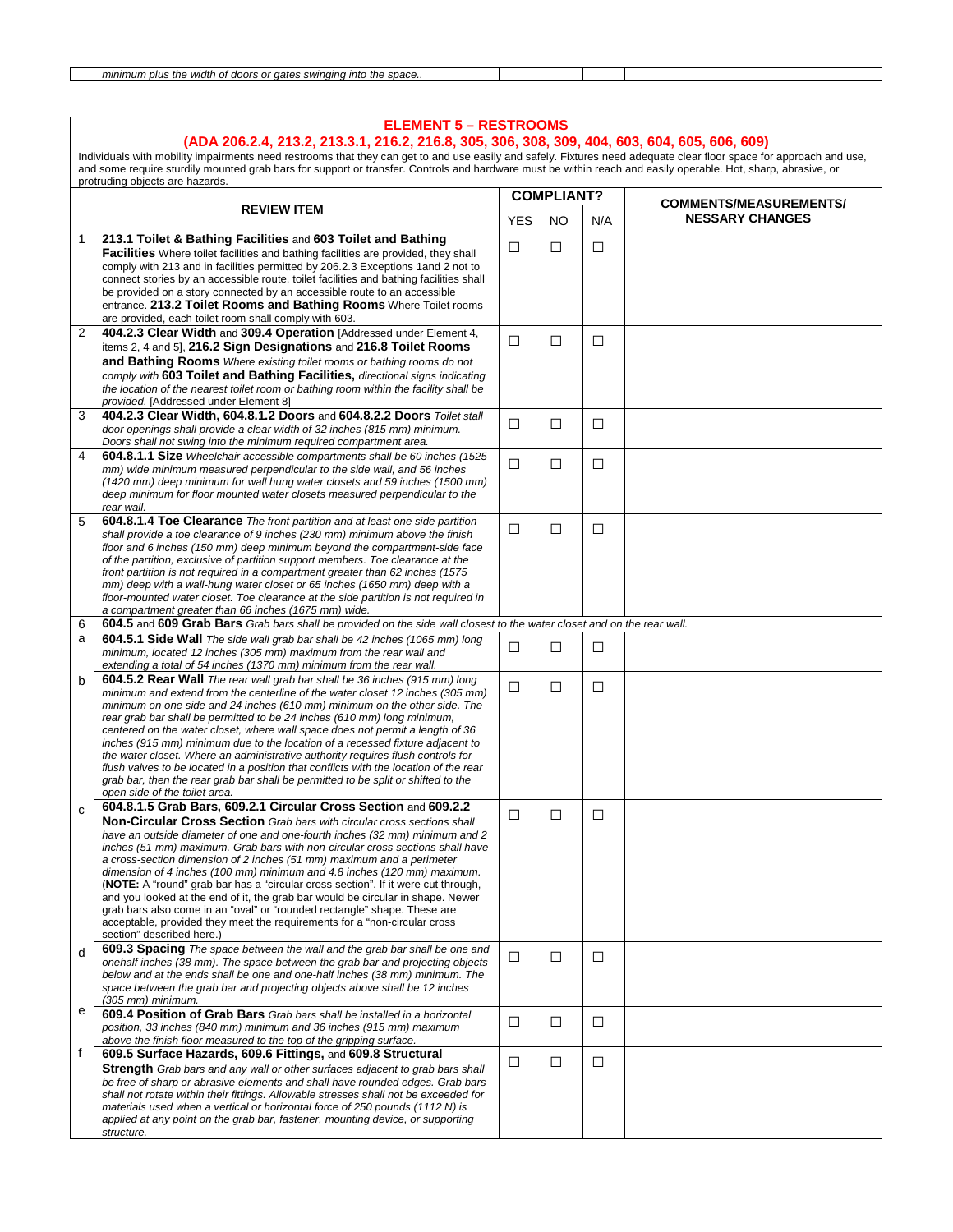|                   | <b>ELEMENT 5 - RESTROOMS (Continued)</b><br>(ADA 206.2.4, 213.3.1, 216.2, 216.8, 305, 306, 308, 309, 404, 603, 604, 605, 606, 609)                                                                                                                                                                                                                                                                                                                                                                                                                                                                                                                                                                                                                                                                                                                                                               |                   |           |        |                               |  |  |  |
|-------------------|--------------------------------------------------------------------------------------------------------------------------------------------------------------------------------------------------------------------------------------------------------------------------------------------------------------------------------------------------------------------------------------------------------------------------------------------------------------------------------------------------------------------------------------------------------------------------------------------------------------------------------------------------------------------------------------------------------------------------------------------------------------------------------------------------------------------------------------------------------------------------------------------------|-------------------|-----------|--------|-------------------------------|--|--|--|
|                   |                                                                                                                                                                                                                                                                                                                                                                                                                                                                                                                                                                                                                                                                                                                                                                                                                                                                                                  | <b>COMPLIANT?</b> |           |        | <b>COMMENTS/MEASUREMENTS/</b> |  |  |  |
|                   | <b>REVIEW ITEM</b>                                                                                                                                                                                                                                                                                                                                                                                                                                                                                                                                                                                                                                                                                                                                                                                                                                                                               | <b>YES</b>        | <b>NO</b> | N/A    | <b>NESSARY CHANGES</b>        |  |  |  |
| 7                 | 213.3.1 and 604 Water Closets and Toilet Compartments. Where toilet compartments are provided, at least one toilet compartment shall comply<br>with 604.8.1. In addition to the compartment required to comply with 604.8.2, at least one compartment shall comply with 604.8.2 where six or more toilet<br>compartments are provided, or where the combination of urinals and water closets totals six or more fixtures.                                                                                                                                                                                                                                                                                                                                                                                                                                                                        |                   |           |        |                               |  |  |  |
| a                 | <b>604.2 Typical Accessible Stall</b> The water closet shall be positioned with                                                                                                                                                                                                                                                                                                                                                                                                                                                                                                                                                                                                                                                                                                                                                                                                                  |                   |           |        |                               |  |  |  |
|                   | a wall or partition to the rear and to one side. The centerline of the water<br>closet shall be 16 inches (405 mm) minimum to 18 inches (455 mm) maximum<br>from the side wall or partition. Water closets shall be arranged for a left-hand<br>or right-hand approach.                                                                                                                                                                                                                                                                                                                                                                                                                                                                                                                                                                                                                          | □                 | □         | $\Box$ |                               |  |  |  |
| b                 | 604.8.2 Ambulatory Accessible Stall The water closet in an<br>ambulatory accessible stall shall be positioned 17 inches (430 mm) minimum<br>and 19 inches (485 mm) maximum from the side wall or partition. The<br>ambulatory accessible toilet compartment shall have a depth of 60 inches<br>(1525 mm) minimum and a width of 35 inches (890 mm) and 37 inches (940<br>mm) maximum. (NOTE: An ambulatory accessible stall is required only when<br>six or more stalls are provided in a bathroom. It is designed for persons who<br>are mobility impaired but do not use a wheelchair. The stall is designed with<br>grab bars on both side walls to steady them as they stand and maneuver. See<br>item 6a above for grab bar requirements. The stall is not large enough for a<br>wheelchair to enter and turn around.)                                                                      | □                 | □         | □      |                               |  |  |  |
| 8                 | 604.3 Clearance Size and 604.3.2 Overlap Clearance around a water<br>closet shall be 60 inches (1525 mm) minimum measured perpendicular from<br>the side wall and 56 inches (1420 mm) minimum measured perpendicular<br>from the rear wall. The required clearance around the water closet shall be<br>permitted to overlap the water closet associated grab bars, dispensers,<br>sanitary napkin disposal units, coat hooks, shelves, accessible routes, clear<br>floor space and clearances required at other fixtures, and the turning space.<br>No other fixtures or obstructions shall be located within the required water<br>closet clearance. When the door to the toilet room is placed directly in front of<br>the water closet, the water closet cannot overlap the required maneuvering<br>clearance for the door inside the room.                                                   | □                 | □         | □      |                               |  |  |  |
| 9                 | <b>604.4 Seats</b> The seat height of a water closet above the finish floor shall be<br>17 inches (430 mm) minimum and 19 inches (485 mm) maximum measured<br>to the top of the seat. A water closet in a toilet room for a single occupant<br>accessed only through a private office and not for common use or public use<br>shall not be required to comply.                                                                                                                                                                                                                                                                                                                                                                                                                                                                                                                                   | □                 | □         | $\Box$ |                               |  |  |  |
| 10                | 604.6 Flush Controls, 308.2.2 Forward Reach and 309.4<br><b>Operation</b> Flush controls shall be hand operated or automatic and shall be<br>installed 44 inches (915 mm) maximum above the finish floor. Flush controls<br>shall be located on the open side of the water closet except in ambulatory<br>accessible compartments with measurements as shown in item 7b above.<br>(NOTE: In the ambulatory stall described in item 7b above, the flush control<br>can be on either side of the water closet, since the water closet is centered in<br>the stall.) Hand operated flush controls shall be operable with one hand and<br>shall not require tight grasping, pinching, or twisting of the wrist. The force<br>required to activate operable parts shall be 5 pounds (22.2 N) maximum.<br>(NOTE: As noted in Element 4, a fish weighing scale may prove useful in<br>measuring force.) | □                 | □         | □      |                               |  |  |  |
| 11                | 213.3.3 Urinals, 605.2 Urinal Height and Depth, and 605.3 Clear<br><b>Floor or Ground Space</b> Urinals shall be the stall-type or the wall-hung<br>type with the rim 17 inches (430 mm) maximum above the finish floor or<br>ground. Urinals shall be 13 and one-half inches (345 mm) deep minimum<br>measured from the outer face of the urinal rim to the back of the fixture. The<br>clear floor or ground space shall be 30 inches (760 mm) minimum by 48<br>inches (1220 mm) minimum.                                                                                                                                                                                                                                                                                                                                                                                                      | $\Box$            | $\Box$    | $\Box$ |                               |  |  |  |
| $12 \overline{ }$ | <b>604.7 Dispensers</b> Toilet paper dispensers shall be operable with one hand<br>and shall not require tight grasping, pinching, or twisting of the wrist. They<br>shall be 7 inches (180 mm) minimum and 9 inches (230 mm) maximum in<br>front of the water closet measured to the centerline of the dispenser. The<br>outlet of the dispenser shall be 15 inches (380 mm) minimum and 48 inches<br>(1220 mm) maximum above the finish floor and shall not be located behind<br>grab bars. Dispensers shall not be of a type that controls delivery or that does<br>not allow continuous paper flow.                                                                                                                                                                                                                                                                                          | $\Box$            | □         | □      |                               |  |  |  |
| 13                | 604.7 Dispensers If toilet paper dispensers are installed above the side<br>wall grab bar, the outlet of the toilet paper dispenser must be 48 inches (1220<br>mm) maximum above the finish floor and the top of the gripping surface of the<br>grab bar must be 33 inches (840 mm) minimum and 36 inches (915 mm)<br>maximum above the finish floor. NOTE TO REVIEWER: A dispenser above a<br>grab bar is not required, but if it's positioned above the grab bar, these are the<br>required dimensions. Check box options have been retained for this Advisory.                                                                                                                                                                                                                                                                                                                                | □                 | □         | □      |                               |  |  |  |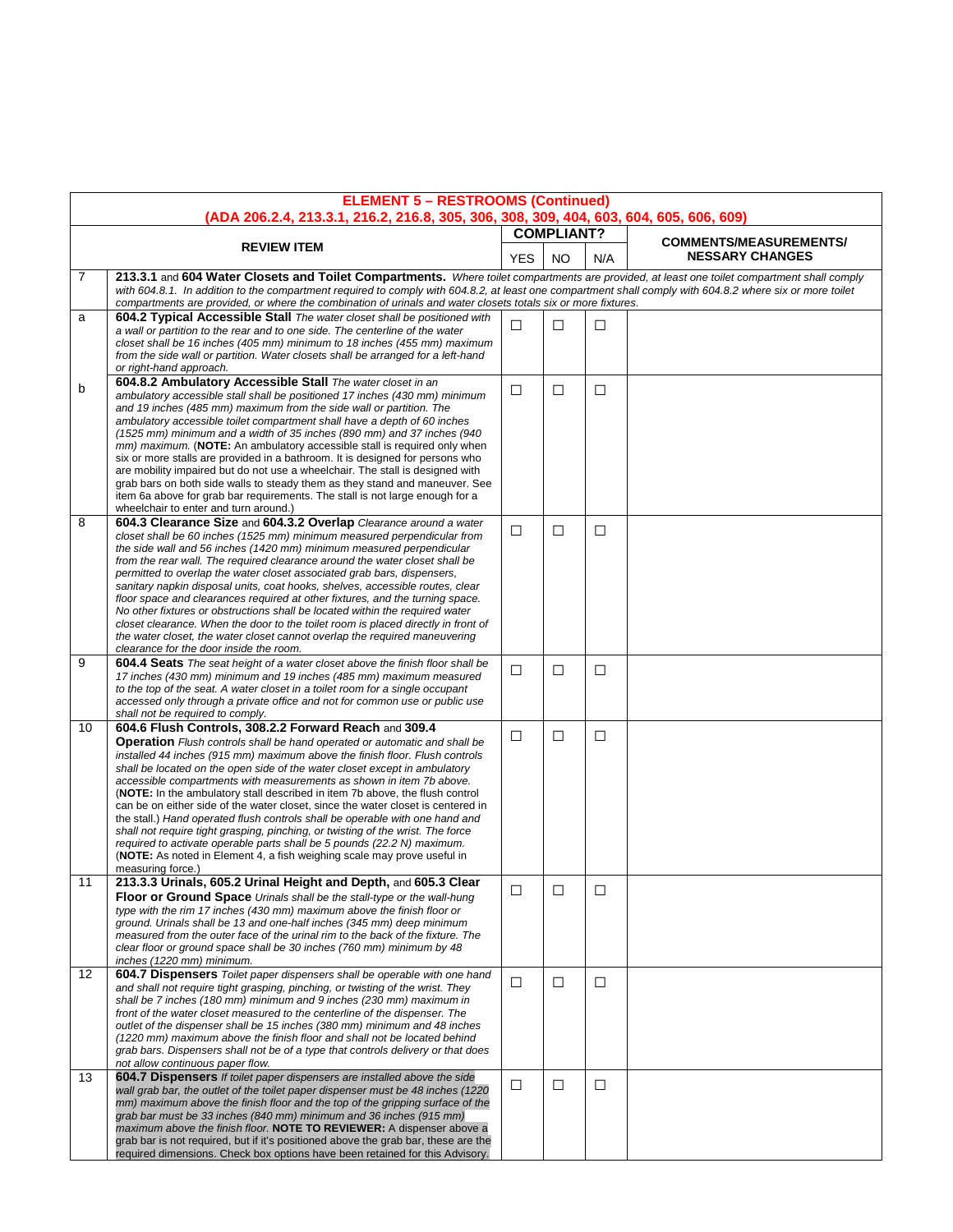|    | <b>ELEMENT 5 - RESTROOMS (Continued)</b>                                                                                                                                                                                                                                                                                                                                                                                                                                                                                                                                                                                                                                                                                                                                                                                                                                                                                                                                                                                                                                                                                                                                                                                                                                                                                            |                   |           |        |                               |  |
|----|-------------------------------------------------------------------------------------------------------------------------------------------------------------------------------------------------------------------------------------------------------------------------------------------------------------------------------------------------------------------------------------------------------------------------------------------------------------------------------------------------------------------------------------------------------------------------------------------------------------------------------------------------------------------------------------------------------------------------------------------------------------------------------------------------------------------------------------------------------------------------------------------------------------------------------------------------------------------------------------------------------------------------------------------------------------------------------------------------------------------------------------------------------------------------------------------------------------------------------------------------------------------------------------------------------------------------------------|-------------------|-----------|--------|-------------------------------|--|
|    | (ADA 206.2.4, 213.3.1, 216.2, 216.8, 305, 306, 308, 309, 404, 603, 604, 605, 606, 609)                                                                                                                                                                                                                                                                                                                                                                                                                                                                                                                                                                                                                                                                                                                                                                                                                                                                                                                                                                                                                                                                                                                                                                                                                                              | <b>COMPLIANT?</b> |           |        |                               |  |
|    | <b>REVIEW ITEM</b>                                                                                                                                                                                                                                                                                                                                                                                                                                                                                                                                                                                                                                                                                                                                                                                                                                                                                                                                                                                                                                                                                                                                                                                                                                                                                                                  |                   |           |        | <b>COMMENTS/MEASUREMENTS/</b> |  |
|    |                                                                                                                                                                                                                                                                                                                                                                                                                                                                                                                                                                                                                                                                                                                                                                                                                                                                                                                                                                                                                                                                                                                                                                                                                                                                                                                                     | <b>YES</b>        | <b>NO</b> | N/A    | <b>NESSARY CHANGES</b>        |  |
| 14 | 213.3.4 Lavatories, 305 Clear Floor or Ground Space, 306, Knee<br>and Toe Clearance, 606.3 Height, and 606.5 Exposed Pipes and<br><b>Surfaces</b> Lavatories and sinks shall be installed with the front of the higher of<br>the rim or counter surface 34 inches (865 mm) maximum above the finish floor<br>or ground. (NOTE: A lavatory in a toilet or bathing facility for a single occupant<br>accessed only through a private office and not for common use or public use<br>shall not be required to comply.) Water supply and drain pipes under lavatories<br>and sinks shall be insulated or otherwise configured to protect against contact.<br>There shall be no sharp or abrasive surfaces under lavatories or sinks. The<br>clear floor space in front of sink shall be 30 inches (760 mm) minimum by 48<br>inches (1220 mm) minimum.                                                                                                                                                                                                                                                                                                                                                                                                                                                                                   | $\Box$            | $\Box$    | $\Box$ |                               |  |
| 15 | 606.4 Faucets and 309 Operable Parts Controls for faucets shall be<br>operable with one hand and shall not require tight grasping, pinching, or<br>twisting of the wrist. The force required to activate operable parts shall be 5<br>pounds (22.2 N).                                                                                                                                                                                                                                                                                                                                                                                                                                                                                                                                                                                                                                                                                                                                                                                                                                                                                                                                                                                                                                                                              | $\Box$            | □         | $\Box$ |                               |  |
| 16 | 308 Reach Ranges, 604.7 Dispensers, 604.8.3 Coat Hooks and<br><b>Shelves</b> If soap and towel dispensers are provided, they must be located so<br>that they are conveniently usable by a person at the accessible lavatory. Coat<br>hooks shall be located within one of the reach ranges specified. Shelves shall<br>be located 40 inches (1015 mm) minimum and 48 inches (1220 mm) maximum<br>above the finish floor. Where a forward or side reach is unobstructed, the high<br>forward or side reach shall be 48 inches (1220 mm) maximum and the low<br>forward reach shall be 15 inches (380 mm) minimum above the finish floor or<br>ground. Where a forward reach is over an obstruction, the high forward reach<br>shall be 48 inches (1220 mm) maximum where the reach depth is 20 inches<br>(510 mm) maximum. Where the reach depth exceeds 20 inches (510 mm), the<br>high forward reach shall be 44 inches (1120 mm) maximum and the reach<br>depth shall be 25 inches (625 mm) maximum. Where a side reach is over an<br>obstruction, the high side reach shall be 48 inches (1220 mm) maximum for a<br>reach depth of 10 inches (255 mm) maximum. Where the reach depth exceeds<br>10 inches (255 mm), the high side reach shall be 46 inches (1170 mm)<br>maximum for a reach depth of 24 inches (610 mm) maximum. | □                 | $\Box$    | $\Box$ |                               |  |
| 17 | 213.3.5 and 603.3 Mirrors Mirrors located above lavatories or countertops<br>shall be installed with the bottom edge of the reflecting surface 40 inches (1015)<br>mm) maximum above the finish floor or ground. Mirrors not located above<br>lavatories or countertops shall be installed with the bottom edge of the<br>reflecting surface 35 inches (890 mm) maximum above the finish floor or<br>ground. A single full-length mirror can accommodate a greater number of<br>people. In order for mirrors to be usable by people who are ambulatory and<br>people who use wheelchairs, it is advisable that the top of edge of mirrors<br>should be 74 inches (1880 mm) minimum from the floor or ground.                                                                                                                                                                                                                                                                                                                                                                                                                                                                                                                                                                                                                        | $\Box$            | $\Box$    | $\Box$ |                               |  |

### **ELEMENT 6 – ELEVATORS (ADA 206.2.3, 302.1, 407)**

All persons benefit from conveniently located elevators. Adequate maneuvering space must be provided. Provide time to enter the cab and access the marked controls. Persons with visual impairments need audible indicators for direction of travel and floors and tactile markings at all controls. Persons who are deaf or hard of hearing need this information to be visual.

|  |                                                                                                                                                                                                                                                                                                                                                                                                                                                                                                                                                                                                                                                                                                                                                                                                                                                                                                                                                                                                                       |  | <b>COMPLIANT?</b> |     | <b>COMMENTS/MEASUREMENTS/</b> |
|--|-----------------------------------------------------------------------------------------------------------------------------------------------------------------------------------------------------------------------------------------------------------------------------------------------------------------------------------------------------------------------------------------------------------------------------------------------------------------------------------------------------------------------------------------------------------------------------------------------------------------------------------------------------------------------------------------------------------------------------------------------------------------------------------------------------------------------------------------------------------------------------------------------------------------------------------------------------------------------------------------------------------------------|--|-------------------|-----|-------------------------------|
|  | <b>REVIEW ITEM</b><br>YES.                                                                                                                                                                                                                                                                                                                                                                                                                                                                                                                                                                                                                                                                                                                                                                                                                                                                                                                                                                                            |  | NO.               | N/A | <b>NESSARY CHANGES</b>        |
|  | 206.2.3 Multi-Story Buildings and Facilities. At least one accessible<br>route shall connect each story and mezzanine in a multi- story buildings and<br>facilities. 206.2.3.1 Stairs and Escalators in Existing Buildings In<br>alterations and additions, where an escalator or stair is provided where none<br>existed previously and major structural modifications are necessary for the<br>installation, an accessible route shall be provided between levels served by the<br>escalator or stair unless exempted by 206.2.3 Exemptions 1 through 7.407.3<br><b>Elevator Door Requirements</b> Elevator doors shall be the horizontal sliding<br>type. Car gates shall be prohibited. Elevator hoistway and car doors shall open<br>and close automatically. Existing manually operated hoistway swing doors shall<br>be permitted provided that they comply with 404.2.3 Clear Width and<br>404.2.9 Door and Gate Opening Force. Car door closing shall not be<br>initiated until the hoistway door is closed. |  | $\Box$            | ⊏   |                               |
|  | 2<br>407.3.3 Reopening Device Elevator doors shall be provided with a<br>reopening device that shall stop and reopen a car door and hoistway door<br>automatically if the door becomes obstructed by an object or person. The device<br>shall be activated by sensing an obstruction passing through the opening at 5<br>inches (125 mm) nominal and 29 inches (735 mm) nominal above the finish<br>floor. The device shall not require physical contact to be activated, although                                                                                                                                                                                                                                                                                                                                                                                                                                                                                                                                    |  | $\Box$            | г   |                               |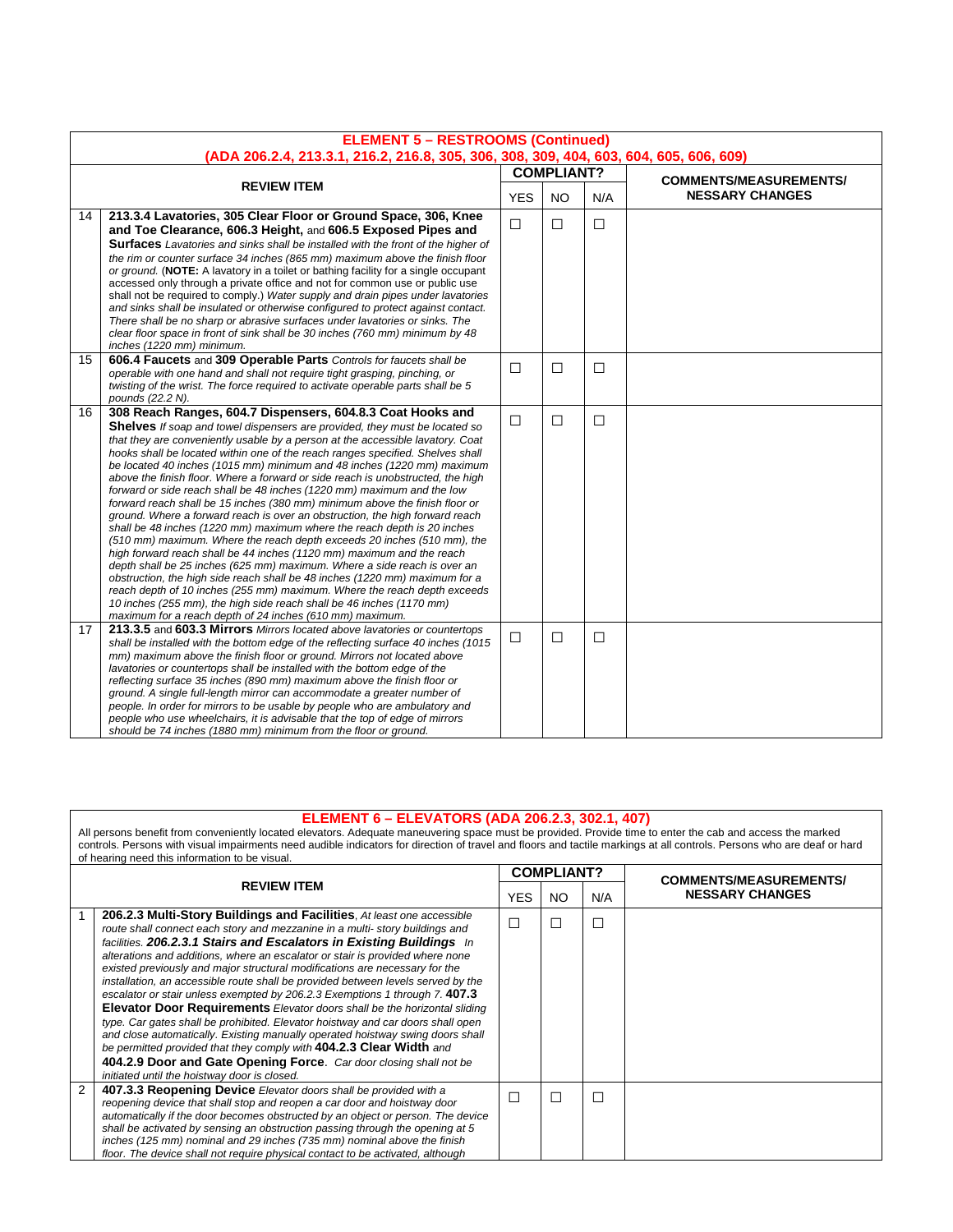| contact is permitted to occur before the door reverses. Door reopening devices  |  |  |
|---------------------------------------------------------------------------------|--|--|
| shall remain effective for 20 seconds minimum. Existing elevators with manually |  |  |
| operated doors shall not be required to comply.                                 |  |  |

|                |                                                                                                                                                                                                                                                                                                                                                                                                                                                                                                                                                                                                                                                                                                                                                                                                                                                                                                                                                                                                                                                                                                                                                                                                                                                                       |            | <b>COMPLIANT?</b> |        | <b>COMMENTS/MEASUREMENTS/</b> |
|----------------|-----------------------------------------------------------------------------------------------------------------------------------------------------------------------------------------------------------------------------------------------------------------------------------------------------------------------------------------------------------------------------------------------------------------------------------------------------------------------------------------------------------------------------------------------------------------------------------------------------------------------------------------------------------------------------------------------------------------------------------------------------------------------------------------------------------------------------------------------------------------------------------------------------------------------------------------------------------------------------------------------------------------------------------------------------------------------------------------------------------------------------------------------------------------------------------------------------------------------------------------------------------------------|------------|-------------------|--------|-------------------------------|
|                | <b>REVIEW ITEM</b>                                                                                                                                                                                                                                                                                                                                                                                                                                                                                                                                                                                                                                                                                                                                                                                                                                                                                                                                                                                                                                                                                                                                                                                                                                                    | <b>YES</b> | NO.               | N/A    | <b>NESSARY CHANGES</b>        |
| 3<br>4         | <b>407.2.1 Call Controls</b> Where elevator call buttons or keypads are provided.<br>they shall be located within one of the reach ranges specified in 308 Reach<br>Ranges, measured to the centerline of the highest operable part. Call buttons<br>shall be raised or flush; however, existing elevators shall be permitted to have<br>recessed call buttons. Existing call buttons and existing keypads shall be<br>permitted to be located at 54 inches (1370 mm) maximum above the finish<br>floor, measured to the centerline of the highest operable part. Call buttons shall<br>be three-fourth inch (19 mm) minimum in the smallest dimension. Existing<br>elevator call buttons shall not be required to comply. A clear floor or ground<br>space complying with 305 Clear Floor or Ground Spaces shall be<br>provided at call controls. The call button that designates the up direction shall<br>be located above the call button that designates the down direction.<br>Destination-oriented elevators shall not be required to comply.                                                                                                                                                                                                                  | $\Box$     | $\Box$            | $\Box$ |                               |
|                | 407.4.1 Car Dimensions Clear width of elevator doors shall be 42 inches<br>(1065 mm) minimum if door location is centered. If door opens in the center,<br>the floor is at least 51 inches by 80 inches. If door opens on the side (off-<br>centered), then door clear width shall be 36 inches (915 mm) minimum; a<br>tolerance of minus 5/8 inch (16 mm) is permitted. If door opens on one side,<br>floor shall be at least 51 inches by 68 inches. (NOTE: Refer to guideline; some<br>other sizes are acceptable).                                                                                                                                                                                                                                                                                                                                                                                                                                                                                                                                                                                                                                                                                                                                                | $\Box$     | $\Box$            | $\Box$ |                               |
| 5              | 407.3.5 Door Delay Elevator doors shall remain fully open in response to a<br>car cal for 3 seconds minimum.                                                                                                                                                                                                                                                                                                                                                                                                                                                                                                                                                                                                                                                                                                                                                                                                                                                                                                                                                                                                                                                                                                                                                          | $\Box$     | □                 | $\Box$ |                               |
| 6              | 407.4.3 Platform to Hoistway Clearance The clearance between the<br>car platform sill and the edge of any hoistway landing shall be one and one-<br>fourth inch (32 mm) maximum.                                                                                                                                                                                                                                                                                                                                                                                                                                                                                                                                                                                                                                                                                                                                                                                                                                                                                                                                                                                                                                                                                      | □          | □                 | $\Box$ |                               |
| $\overline{7}$ | 302.1 Floor or Ground Surfaces Elevator floor shall be stable, firm, and<br>slip resistant.                                                                                                                                                                                                                                                                                                                                                                                                                                                                                                                                                                                                                                                                                                                                                                                                                                                                                                                                                                                                                                                                                                                                                                           | П          | $\Box$            | □      |                               |
| 8              | 407.2.1.5 Signals, 407.2.2 Hall Signals, and 407.2.3.1 Floor<br><b>Designation</b> Call buttons shall have visible signals to indicate when each call<br>is registered and when each call is answered. Destination-oriented elevators<br>shall not be required to comply, provided that visible and audible signals<br>indicating which elevator car to enter are provided. Floor designations shall be<br>provided on both jambs of elevator hoistway entrances. Floor designations<br>shall be provided in both tactile characters and Braille. Tactile characters shall<br>be 2 inches (51 mm) high minimum. A tactile star shall be provided on both<br>jambs at the main entry level.                                                                                                                                                                                                                                                                                                                                                                                                                                                                                                                                                                            | $\Box$     | $\Box$            | $\Box$ |                               |
| 9<br>10        | 407.4.6.4 Emergency Controls, 407.4.7 Designations and<br>Indicators of Car Controls, and 407.4.7.1.4 Visible Indicators<br>Emergency control buttons shall have their centerlines 35 inches (890 mm)<br>minimum above the finish floor. Emergency controls, including the emergency<br>alarm, shall be grouped at the bottom of the panel. Control buttons shall be<br>identified by tactile characters. Raised character and Braille designations shall<br>be placed immediately to the left of the control button to which the designations<br>apply. Where space on an existing car operating panel precludes tactile<br>markings to the left of the controls, markings shall be placed as near to<br>the control as possible. The control button for the emergency stop, alarm, door<br>open, door close, main entry floor, and phone, shall be identified with tactile<br>symbols. Refer to Table 407.4.7.1.3 Elevator Control Button<br><b>Identification.</b> Buttons with floor designations shall be provided with visible<br>indicators to show that a call has been registered. The visible indication shall<br>extinguish when the car arrives at the designated floor.<br>407.4.4 Leveling Each car shall be equipped with a self-leveling feature that | $\Box$     | $\Box$            | $\Box$ |                               |
|                | will automatically bring and maintain the car at floor landings within a tolerance<br>of one-half inch (13 mm) under rated loading to zero loading conditions.                                                                                                                                                                                                                                                                                                                                                                                                                                                                                                                                                                                                                                                                                                                                                                                                                                                                                                                                                                                                                                                                                                        | □          | □                 | □      |                               |

#### **ELEMENT 6 – ELEVATORS (ADA 206.2.3, 302.1, 407) (Continued)**

Г

#### **ELEMENT 7 – STAIRS AND LIFTS (ADA 504, 505)**

People with visual impairments need stairs that have uniform tread and riser height, that have handrails which guide them and which indicate landings. Stair lifts benefit people with mobility impairments but cannot substitute for elevators in new construction. They can be a successful solution to existing stairs that cannot be ramped.

|                    |                                                                                                                                                                                                                                                                                                                     |            | <b>COMPLIANT?</b> |     | <b>COMMENTS/MEASUREMENTS/</b> |
|--------------------|---------------------------------------------------------------------------------------------------------------------------------------------------------------------------------------------------------------------------------------------------------------------------------------------------------------------|------------|-------------------|-----|-------------------------------|
| <b>REVIEW ITEM</b> |                                                                                                                                                                                                                                                                                                                     | <b>YES</b> | NC.               | N/A | <b>NESSARY CHANGES</b>        |
|                    | 504.2 Stairway Treads and Risers All steps on a flight of stairs shall have<br>uniform riser heights and uniform tread depths. Risers shall be 4 inches (100<br>mm) highminimum and 7 inches (180 mm) high maximum. Treads shall be 11<br>inches (280 mm) deep minimum. Open risers are not permitted. Stair treads |            |                   |     |                               |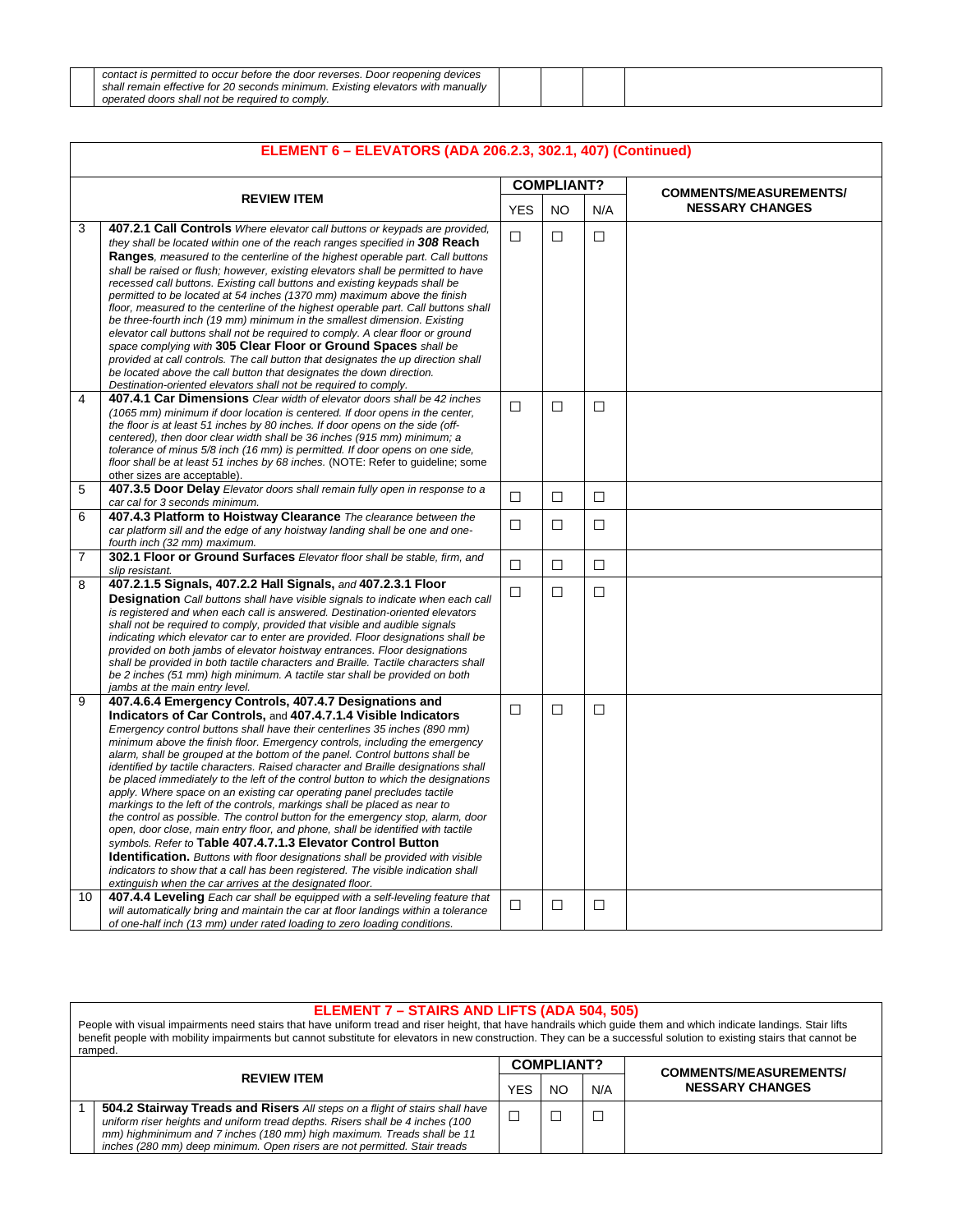| shall<br>+ permitteo.<br>slip resistant.<br>e stable.<br>not<br>Changes in level f<br>. and s<br>tırm<br>are<br><br>IJΕ |  |  |
|-------------------------------------------------------------------------------------------------------------------------|--|--|
| 1.48<br>* than<br>reads<br>. steeper<br>shall<br>Il be permitted to have a slope not l<br>saus<br>.40                   |  |  |

|   | ELEMENT 7 - STAIRS AND LIFTS (ADA 504, 505) (Continued)                                                                                                                                                                                                                                                                                                                                                                                                                                                                                                                                                                                                                                                                                                                               |        |                   |     |                               |  |  |  |
|---|---------------------------------------------------------------------------------------------------------------------------------------------------------------------------------------------------------------------------------------------------------------------------------------------------------------------------------------------------------------------------------------------------------------------------------------------------------------------------------------------------------------------------------------------------------------------------------------------------------------------------------------------------------------------------------------------------------------------------------------------------------------------------------------|--------|-------------------|-----|-------------------------------|--|--|--|
|   |                                                                                                                                                                                                                                                                                                                                                                                                                                                                                                                                                                                                                                                                                                                                                                                       |        | <b>COMPLIANT?</b> |     | <b>COMMENTS/MEASUREMENTS/</b> |  |  |  |
|   | <b>REVIEW ITEM</b>                                                                                                                                                                                                                                                                                                                                                                                                                                                                                                                                                                                                                                                                                                                                                                    |        | NO.               | N/A | <b>NESSARY CHANGES</b>        |  |  |  |
| 2 | <b>504.5 Nosings</b> The radius of curvature at the leading edge of the tread shall<br>be onehalf inch (13 mm) maximum. Nosings that project beyond risers shall<br>have the underside of the leading edge curved or beveled. The permitted<br>projection of the nosing shall extend one and one-half inches (38 mm) maximum<br>over the tread.                                                                                                                                                                                                                                                                                                                                                                                                                                       | H      |                   | Ľ   |                               |  |  |  |
| 3 | 505 Handrails, 505.10.2 Top Extension of Stairs, and 505.10.3<br>Bottom Extension of Stairs Refer to Element 3, Item 11 a-e. At the top of<br>a stair flight handrails shall extend horizontally above the landing for 12 inches<br>(305 mm) minimum beginning directly above the first riser nosing. Extensions<br>shall return to a wall, quard, or the landing surface, or shall be continuous to the<br>handrail of an adjacent stair flight. At the bottom of a stair flight, handrails shall<br>extend at the slope of the stair flight for a horizontal distance at least equal to<br>one tread depth beyond the last riser nosing. Extension shall return to a wall,<br>quard, or the landing surface, or shall be continuous to the handrail of an<br>adjacent stair flight. | $\Box$ |                   |     |                               |  |  |  |

#### **ELEMENT 8 – COMMUNICATION ELEMENTS AND FEATURES (ADA 215, 216, 217, 305, 308, 702, 703, 704, 705)**

Persons with disabilities need exhibits, signs and information displays adequately lighted, in high-contrast colors, in large, easy-to-read print, in Braille and at levels where the material may be read by people who are short or by persons in wheelchairs. Tactile objects allow persons with visual impairments to enjoy exhibits and displays. Audio information, or some other format, should be available to persons who are deaf or hard of hearing. The services available to provide accessibility, as well as general information about the building or site, should inform persons on the extent of the building's or site's accessibility.

Persons using wheelchairs need adequate clear floor space to access telephones and a low mounting height so they can reach all operable parts. Individuals with hearing impairments need volume controls.

People with visual impairments need audible emergency warning systems; and persons with hearing impairments need visual alarms.

| <b>REVIEW ITEM</b> |                                                                                                                                                                                                                                                                                                                                                                                                                                                                                                                                                                                                                                                                                                                                                                                                                                                                                                                                                                                                                                                                                        | <b>COMPLIANT?</b> |           |        | <b>COMMENTS/MEASUREMENTS/</b> |
|--------------------|----------------------------------------------------------------------------------------------------------------------------------------------------------------------------------------------------------------------------------------------------------------------------------------------------------------------------------------------------------------------------------------------------------------------------------------------------------------------------------------------------------------------------------------------------------------------------------------------------------------------------------------------------------------------------------------------------------------------------------------------------------------------------------------------------------------------------------------------------------------------------------------------------------------------------------------------------------------------------------------------------------------------------------------------------------------------------------------|-------------------|-----------|--------|-------------------------------|
|                    |                                                                                                                                                                                                                                                                                                                                                                                                                                                                                                                                                                                                                                                                                                                                                                                                                                                                                                                                                                                                                                                                                        | <b>YES</b>        | <b>NO</b> | N/A    | <b>NESSARY CHANGES</b>        |
|                    | 216.2 Designations and 703 Signs Interior and exterior signs provide<br>direction to or information about spaces and facilities of the site and can be<br>located in parking lots, at entrances, exit passageways, restrooms, telephone<br>areas, or any room or space where designations, labels, or names are needed.<br>Where both visual and tactile characters are required (interior or exterior), either<br>one sign with both visual and tactile characters, or two separate signs, one with<br>visual, and one with tactile characters, shall be provided. Tactile text descriptors<br>are required for pictograms that are provided to label or identify a permanent<br>room or space. Pictograms that provide information about a room or space, such<br>as "no smoking," occupant logos, and the International Symbol of Accessibility<br>are not required to have text descriptors                                                                                                                                                                                        | П                 | $\Box$    | $\Box$ |                               |
| 2                  | 703 Signs Visual signs should have color contrast and be of appropriate<br>height (48-60 inches) and located on the latch side of door. Characters shall be<br>uppercase and shall not be italic, oblique, script, highly decorative, or of other<br>unusual formats. Signs duplicated in Braille (designed to be read by touch)<br>should have raised characters with no sharp or abrasive edges. (NOTE:<br>Exempted for existing signs until sign replaced or lease renewed.)                                                                                                                                                                                                                                                                                                                                                                                                                                                                                                                                                                                                        | $\Box$            | □         | $\Box$ |                               |
| 3                  | 703.4.1 Height Above Finish Floor or Ground and 703.4.2 Location<br>Visual signs shall be at appropriate height (48-60 inches) from the finish floor or<br>ground surface and located on the latch side of door. Signs containing tactile<br>characters shall be located so that a clear floor space of 18 inches (455 mm)<br>minimum by 18 inches (455 mm) minimum, centered on the tactile characters, is<br>provided beyond the arc or any door swing between the closed position and 45<br>degree open position. Where a tactile sign is provided at double doors with one<br>active leaf, the sign shall be located on the inactive leaf. Where a tactile sign is<br>provided at double doors with two active leafs, the sign shall be located to the<br>right of the right hand door. Where there is no wall space at the latch side of a<br>single door or at the right side of double doors, signs shall be located on the<br>nearest adjacent wall. Signs with tactile characters shall be permitted on the<br>push side of doors with closers and without hold-open devices. | $\Box$            | □         | □      |                               |
| 4                  | 216, 703 Signs, and 703.5.1 Finish and Contrast Visual signs should<br>have color contrast. Characters shall be uppercase and shall not be italic.<br>oblique, script, highly decorative, or of other unusual formats. Visual characters<br>and their background shall have a non-glare finish. Characters shall contrast<br>with their background with either light characters on a dark background or dark<br>characters on a light background Shadows cast by lighting sources, surface<br>glare, and the uniformity of text should be considerations. Signs duplicated in                                                                                                                                                                                                                                                                                                                                                                                                                                                                                                          | П                 | □         | $\Box$ |                               |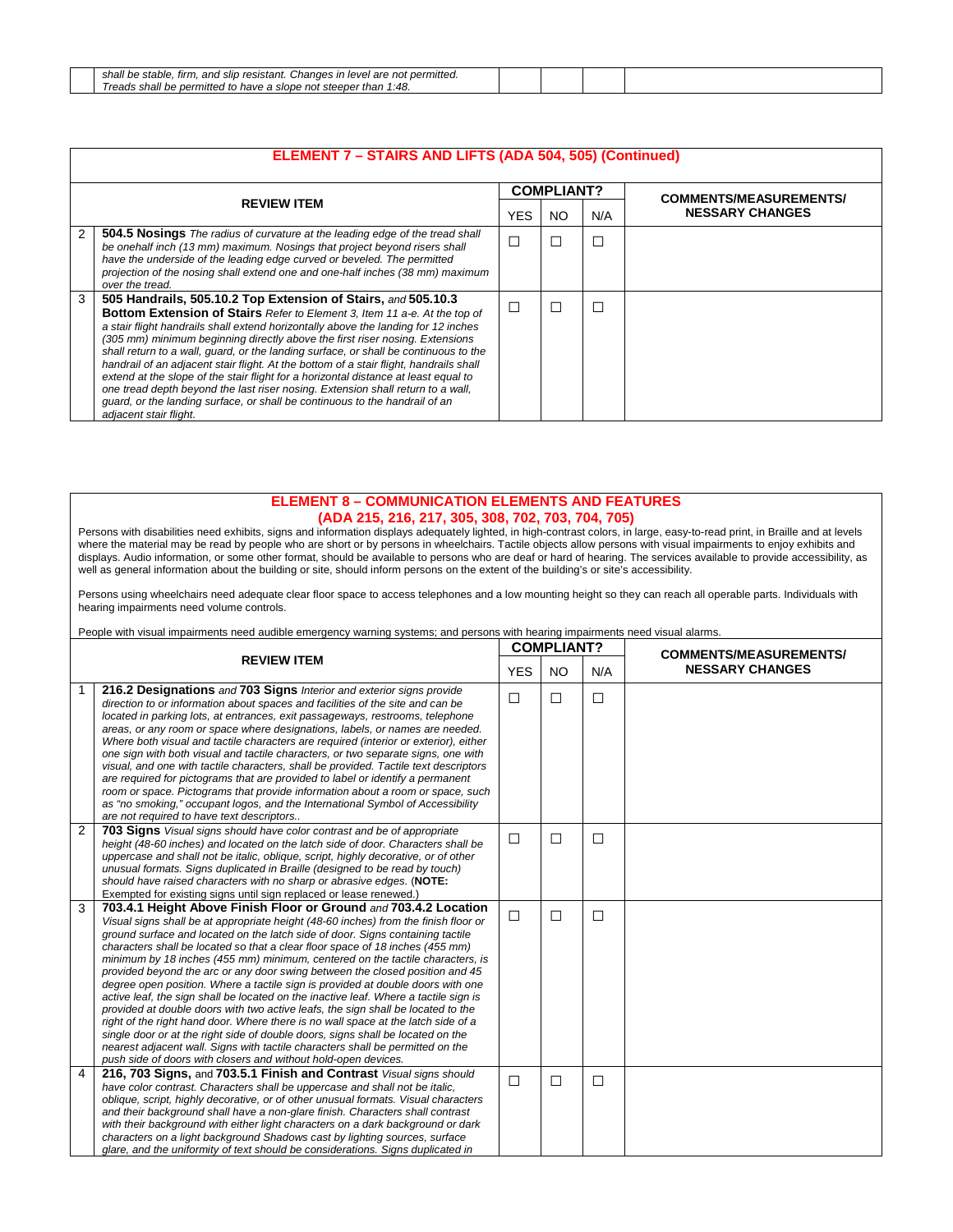| Braille (designed to be read by touch) should have raised characters 1/32 inch |  |  |
|--------------------------------------------------------------------------------|--|--|
| $(0.8$ mm) above their background with no sharp or abrasive edges. (NOTE:      |  |  |
| Exempted for existing signs until sign replaced or lease renewed.              |  |  |

 $\Box$ 

|   | <b>ELEMENT 8 - COMMUNICATION ELEMENTS AND FEATURES</b><br>(ADA 215, 216, 217, 230, 305, 308, 702, 703, 704, 705) (Continued)                                                                                                                                                                                                                                                                                                                                                                                                                                                                       |               |                   |        |                               |  |  |
|---|----------------------------------------------------------------------------------------------------------------------------------------------------------------------------------------------------------------------------------------------------------------------------------------------------------------------------------------------------------------------------------------------------------------------------------------------------------------------------------------------------------------------------------------------------------------------------------------------------|---------------|-------------------|--------|-------------------------------|--|--|
|   |                                                                                                                                                                                                                                                                                                                                                                                                                                                                                                                                                                                                    |               | <b>COMPLIANT?</b> |        | <b>COMMENTS/MEASUREMENTS/</b> |  |  |
|   | <b>REVIEW ITEM</b>                                                                                                                                                                                                                                                                                                                                                                                                                                                                                                                                                                                 | <b>YES</b>    | NO.               | N/A    | <b>NESSARY CHANGES</b>        |  |  |
| 5 | 217.2 Wheelchair Accessible Telephones, 305 Clear Floor or<br>Ground Space, 308 Reach Ranges, and 704 Telephones Where<br>public telephones are provided, at least one accessible wheelchair telephone<br>shall be provided per floor, level, and exterior site on an accessible route. Clear<br>floor space shall be 30 inches by 48 inches minimum in front of phone.<br>Telephones shall have push-button controls where such service is available and<br>be within a reach range of 48 inches maximum. The cord from the telephone to<br>the handset shall be 29 inches (735 mm) long minimum. | $\mathcal{L}$ | $\Box$            | $\Box$ |                               |  |  |
| 6 | 217.4 and 704.4 TTYs Where four or more public telephones are provided in<br>a group, a TTY for the deaf or hard of hearing shall be provided per floor, level,<br>and exterior site on an accessible route. TTYs required at a public pay<br>telephone for the deaf or hard of hearing shall be permanently affixed within, or<br>adjacent to, the telephone enclosure. Where an acoustic coupler is used, the<br>telephone cord shall be sufficiently long to allow connection of the TTY and the<br>telephone receiver.                                                                         | П             | П                 | ⊏      |                               |  |  |
| 7 | <b>702 Fire Alarm Systems</b> Fire alarm systems shall have permanently<br>installed audible and visible (flashing) alarms.                                                                                                                                                                                                                                                                                                                                                                                                                                                                        | ۰             | □                 | $\Box$ |                               |  |  |
| 8 | 230 and 708 Two-Way Communication Systems Where a two-way<br>communication system is provided to grain admittance to a building or facility or<br>to restricted areas within a building or facility, the system shall provide both<br>audible and visual signals. A light can be used to indicate visually that<br>assistance is on the way. Signs indicating the meaning of visual signals should<br>be provided. Handset cords, if provided, shall be 29 inches (735 mm) long<br>minimum.                                                                                                        | ┐             | □                 | $\Box$ |                               |  |  |

**ELEMENT 9 – DRINKING FOUNTAINS (ADA 211, 305.3, 306.2, 306.3, 309, 602.2, 602.4, 602.6)**<br>- Individuals using wheelchairs need drinking fountains mounted low so they can reach the spout. They need to be able to pull up und Persons who have difficulty using their hands need controls that can be easily operated.

| <b>REVIEW ITEM</b> |                                                                                                                                                                                                                                                                                                                                                                                                                                                                                                                                                                                                                                                                                                                                                                                                                                                                                                                                                                                                                                                                                                                                                                                                                                                                   | <b>COMPLIANT?</b> |           |        | <b>COMMENTS/MEASUREMENTS/</b> |
|--------------------|-------------------------------------------------------------------------------------------------------------------------------------------------------------------------------------------------------------------------------------------------------------------------------------------------------------------------------------------------------------------------------------------------------------------------------------------------------------------------------------------------------------------------------------------------------------------------------------------------------------------------------------------------------------------------------------------------------------------------------------------------------------------------------------------------------------------------------------------------------------------------------------------------------------------------------------------------------------------------------------------------------------------------------------------------------------------------------------------------------------------------------------------------------------------------------------------------------------------------------------------------------------------|-------------------|-----------|--------|-------------------------------|
|                    |                                                                                                                                                                                                                                                                                                                                                                                                                                                                                                                                                                                                                                                                                                                                                                                                                                                                                                                                                                                                                                                                                                                                                                                                                                                                   | <b>YES</b>        | <b>NO</b> | N/A    | <b>NESSARY CHANGES</b>        |
|                    | 211.2 Minimum Number and 602.2 Clear Floor Space Where drinking<br>fountains are provided on an accessible exterior site, on a floor, or within a<br>secured area, no fewer than two drinking fountains shall be provided. (NOTE: A<br>high/low combination drinking fountain may be used to meet this requirement.<br>The object is to provide a low water outlet for wheelchair users and a high water<br>outlet for those individuals who experience problems in bending.) Units shall<br>have a clear floor or ground space measuring 30 inches (760 mm) minimum by<br>48 inches (1220 mm) minimum and positioned for a forward approach and<br>centered on the unit. Knee clearance space under the fountain shall be between<br>9 inches (230 mm) and 27 inches (685 mm) above the finish floor or ground.<br>Knee clearance shall extend 25 inches (635 mm) maximum under an element at<br>9 inches (230 mm) above the finish floor or ground.<br>Where knee clearance is required under an element as part of a clear floor<br>space, the knee clearance shall be 11 inches (280 mm) deep minimum at 9<br>inches (230 mm) above the finish floor or ground, and 8 inches (205 mm) deep<br>minimum at 27 inches (685 mm) above the finish floor or ground. | $\Box$            | □         | $\Box$ |                               |
| 2                  | 602.3 Operable Parts, 602.4 Spout Height, 602.5 Spout Location,<br>and 602.6 Water Flow Operable parts shall be operable with one hand and<br>shall not require tight grasping, pinching, or twisting of the wrist. Spout outlets<br>shall be 36 inches (915 mm) maximum above the finish floor or ground. The<br>spout shall be located 15 inches (380 mm) minimum from the vertical support<br>and 5 inches (125 mm) maximum from the front edge of the unit, including<br>bumpers. The spout shall provide a flow of water 4 inches (100 mm) high<br>minimum and shall be located 5 inches (125 mm) maximum from the front of the<br>unit. Where a single drinking fountain (such as a "hi-lo unit") complies with items<br>1 and 2, it shall be permitted to be substituted for two separate drinking<br>fountains.                                                                                                                                                                                                                                                                                                                                                                                                                                           | П                 | □         | $\Box$ |                               |
| 3                  | 602.7 Drinking Fountains for Standing Persons Where more than the<br>minimum number of drinking fountains are provided, 50 percent of the total<br>number of drinking fountains shall comply with Items 1 and 2 above. For the<br>other 50 percent, spout outlets of drinking fountains for standing persons shall<br>be 38 inches (965 mm) minimum and 43 inches (1090 mm) maximum above the<br>finish floor or ground.                                                                                                                                                                                                                                                                                                                                                                                                                                                                                                                                                                                                                                                                                                                                                                                                                                          | $\Box$            | $\Box$    | $\Box$ |                               |
| 4                  | <b>306.3 Knee Clearance</b> Knee clearance space under an element shall be<br>between 9 inches (230 mm) and 27 inches (685 mm) above the finish floor or<br>ground. Where knee clearance is required under an element as part of a clear                                                                                                                                                                                                                                                                                                                                                                                                                                                                                                                                                                                                                                                                                                                                                                                                                                                                                                                                                                                                                          | $\Box$            | $\Box$    | $\Box$ |                               |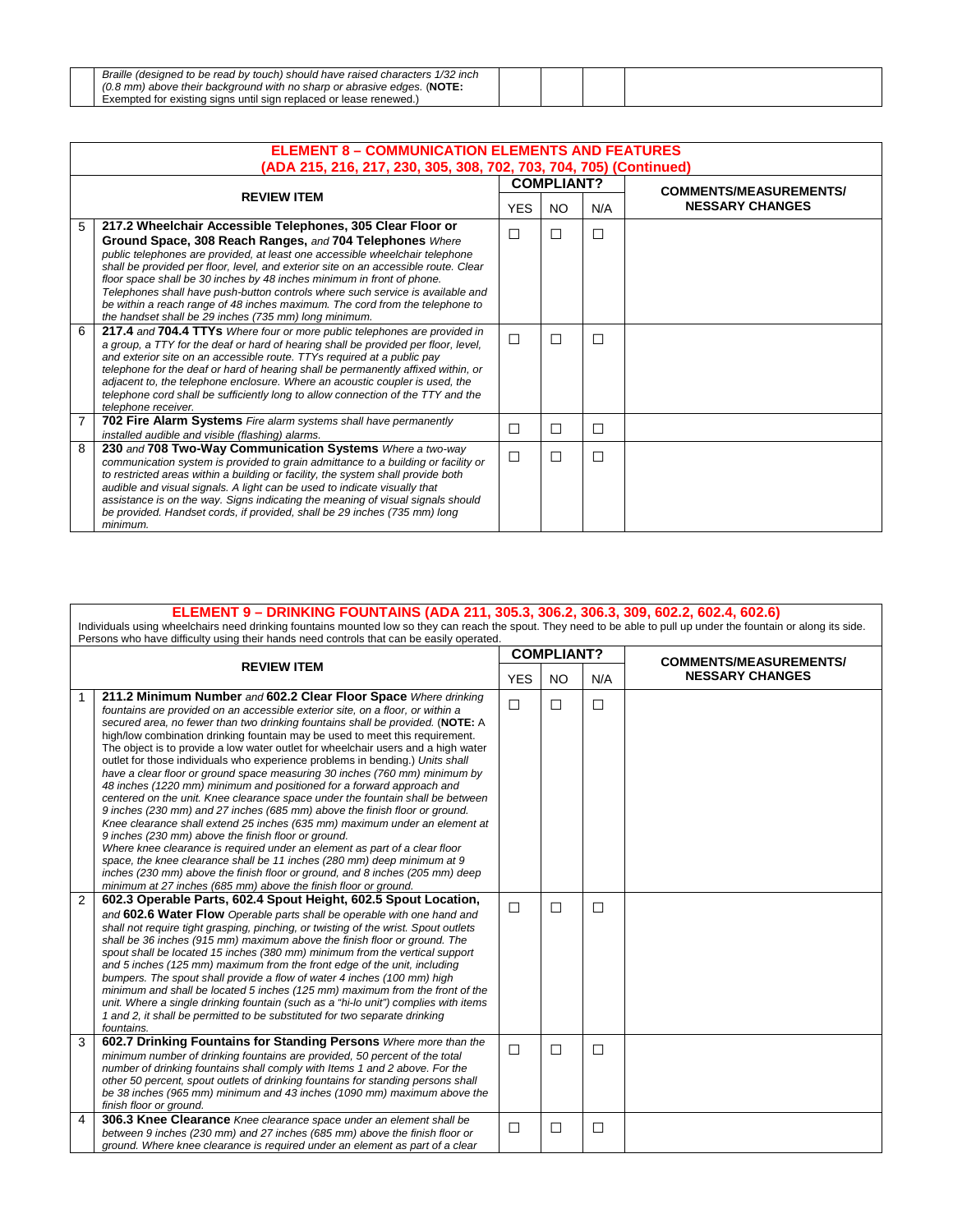| floor space, the knee clearance shall be 11 inches (280 mm) deep minimum at 9 |  |  |
|-------------------------------------------------------------------------------|--|--|
| inches (230 mm) above the finish floor or ground, and 8 inches (205 mm) deep  |  |  |
| minimum at 27 inches (685 mm) above the finish floor or ground.               |  |  |

|                | ELEMENT 10 - ASSEMBLY, MEETING AND CONFERENCE AREAS (ADA 221, 206, 219, 802)<br>People using wheelchairs need a level area from which they can view the performance area. For a conference room, space for a wheelchair to maneuver into the<br>room and to the table and space at the conference table would be provided. Both the seating area and the performance area must be on an accessible route.<br>Persons with hearing impairments need an auxiliary listening system.                                                                                                                                                                                                                                                                                                                                                                                                                                                                                                                                       |            |                   |        |                                                         |  |  |  |
|----------------|-------------------------------------------------------------------------------------------------------------------------------------------------------------------------------------------------------------------------------------------------------------------------------------------------------------------------------------------------------------------------------------------------------------------------------------------------------------------------------------------------------------------------------------------------------------------------------------------------------------------------------------------------------------------------------------------------------------------------------------------------------------------------------------------------------------------------------------------------------------------------------------------------------------------------------------------------------------------------------------------------------------------------|------------|-------------------|--------|---------------------------------------------------------|--|--|--|
|                |                                                                                                                                                                                                                                                                                                                                                                                                                                                                                                                                                                                                                                                                                                                                                                                                                                                                                                                                                                                                                         |            | <b>COMPLIANT?</b> |        |                                                         |  |  |  |
|                | <b>REVIEW ITEM</b>                                                                                                                                                                                                                                                                                                                                                                                                                                                                                                                                                                                                                                                                                                                                                                                                                                                                                                                                                                                                      | <b>YES</b> | <b>NO</b>         | N/A    | <b>COMMENTS/MEASUREMENTS/</b><br><b>NESSARY CHANGES</b> |  |  |  |
| 1              | 221.2.1.1 Number of Wheelchair Spaces in Assembly Areas<br>Wheelchair spaces shall comply as follows:                                                                                                                                                                                                                                                                                                                                                                                                                                                                                                                                                                                                                                                                                                                                                                                                                                                                                                                   | $\Box$     | $\Box$            | □      |                                                         |  |  |  |
|                | Minimum Number of<br><b>Required Wheelchair Spaces</b><br>Number of Seats<br>4 to 25<br>$\mathbf{1}$<br>26 to 50<br>2<br>51 to 150<br>4<br>5<br>151 to 300<br>301 to 500<br>6                                                                                                                                                                                                                                                                                                                                                                                                                                                                                                                                                                                                                                                                                                                                                                                                                                           |            |                   |        |                                                         |  |  |  |
| $\overline{2}$ | 221.2 Wheelchair Spaces and 802 Wheelchair Spaces, Companion<br>Seats, and Designated Aisle Seats The floor or ground surface of<br>wheelchair spaces shall be stable, firm, and slip resistant. Changes in level are<br>not permitted. Slopes not steeper than 1:48 shall be permitted.                                                                                                                                                                                                                                                                                                                                                                                                                                                                                                                                                                                                                                                                                                                                | $\Box$     | □                 | □      |                                                         |  |  |  |
| 3              | 802.1.4 Approach and 802.1.5 Overlap Wheelchair spaces shall adjoin<br>accessible routes. Accessible routes shall not overlap wheelchair spaces.<br>Because accessible routes serving wheelchair spaces are not permitted to<br>overlap the clear floor space at wheelchair spaces, access to any wheelchair<br>space cannot be through another wheelchair space. Wheelchair spaces shall<br>not overlap circulation paths. The term "circulation paths" means aisle width<br>required by applicable building or life safety codes for the specific assembly<br>occupancy. Where the circulation path provided is wider than the required aisle<br>width, the wheelchair space may intrude into that portion of the circulation path<br>that is provided in excess of the required aisle width.                                                                                                                                                                                                                         | П          | П                 | $\Box$ |                                                         |  |  |  |
| 4              | 802.2 Lines of Sight Persons in wheelchair spaces shall be afforded lines of<br>sight to a screen, performance area, or playing field over the heads or between<br>the shoulders of seated or standing spectators in front of wheelchair spaces.                                                                                                                                                                                                                                                                                                                                                                                                                                                                                                                                                                                                                                                                                                                                                                        | $\Box$     | □                 | $\Box$ |                                                         |  |  |  |
| 5              | 802.3 Companion Seats and 802.4 Designated Aisle Seats In row<br>seating, companion seats shall be located to provide shoulder alignment with<br>adjacent wheelchair spaces. The shoulder alignment point of the wheelchair<br>space shall be measured 36 inches (915 mm) from the front of the wheelchair<br>space. The floor surface of the companion seat shall be at the same elevation<br>as the floor surface of the wheelchair space. Companion seats shall be<br>equivalent in size, quality, comfort, and amenities to the seating in the<br>immediate area. Companion seats shall be permitted to be movable. Where<br>armrests are provided on the seating in the immediate area, folding or<br>retractable armrests shall be provided on the aisle side of the seat. Each<br>designated aisle seat shall be identified by a sign or marker.                                                                                                                                                                 | $\Box$     | $\Box$            | $\Box$ |                                                         |  |  |  |
| 6              | 206.2.6 Performance Areas Where a circulation path directly connects a<br>performance area to an assembly seating area, an accessible route shall directly<br>connect the assembly seating area with the performance area.                                                                                                                                                                                                                                                                                                                                                                                                                                                                                                                                                                                                                                                                                                                                                                                              | $\Box$     | □                 | □      |                                                         |  |  |  |
| 7              | 219 Assistive Listening Systems If audio amplification is provided in the<br>assembly area, assistive listening systems (volume controls, wireless<br>headphones, infrared, etc.) shall be provided in each assembly area where<br>audible communication is integral to the use of the space. Twenty-five percent<br>minimum of receivers provided, but no fewer than two, shall be hearing-aid<br>compatible. Where a building contains more than one assembly area and the<br>assembly areas required to provide assistive listening systems are under one<br>management, the total number of required receivers shall be permitted to be<br>calculated according to the total number of seats in the assembly areas in the<br>building provided that all receivers are usable with all systems. Where all seats<br>in an assembly area are served by an induction loop assistive listening system,<br>the minimum number of receivers required to be hearing-aid compatible shall<br>not be required to be provided. | $\Box$     | □                 | □      |                                                         |  |  |  |

#### **ELEMENT 11 – BREAK ROOMS, PICNIC AREAS, SEATING, TABLES, DINING AND WORK AREAS (ADA 202.6.5.7, 225, 226, 302, 305, 306, 309, 811, 902)**

People using wheelchairs need access into the break room and space to pull up to a table. Typical tables provide an accessible height surface. People using wheelchairs need picnic tables with one end extended or with a portion of a bench removed so that the table legs or benches do not prohibit access. Picnic tables need to be on an accessible route and located on a firm, level surface. Persons using wheelchairs need seating with flat, clear floor space in front of tables, counters, and work areas, as well as sufficient knee clearance.

|                                                                                                                                                                                                                                                                                                                                                                                                                                                                             |            | <b>COMPLIANT?</b> |     | <b>COMMENTS/MEASUREMENTS/</b> |
|-----------------------------------------------------------------------------------------------------------------------------------------------------------------------------------------------------------------------------------------------------------------------------------------------------------------------------------------------------------------------------------------------------------------------------------------------------------------------------|------------|-------------------|-----|-------------------------------|
| <b>REVIEW ITEM</b>                                                                                                                                                                                                                                                                                                                                                                                                                                                          | <b>YES</b> | NC.               | N/A | <b>NESSARY CHANGES</b>        |
| 226 Dining and Work Surfaces, 302 Floor or Ground Surfaces,<br>305 Clear Floor or Ground Space Where dining surfaces are provided for<br>the consumption of food or drink, at least 5 percent of the seating or standing<br>spaces at the dining surfaces shall provide for a clear floor or ground space of<br>30 inches (760 mm) minimum by 48 inches (1220 mm) minimum, with a forward<br>positioned approach. Floor and ground surfaces shall be stable, firm, and slip |            |                   |     |                               |